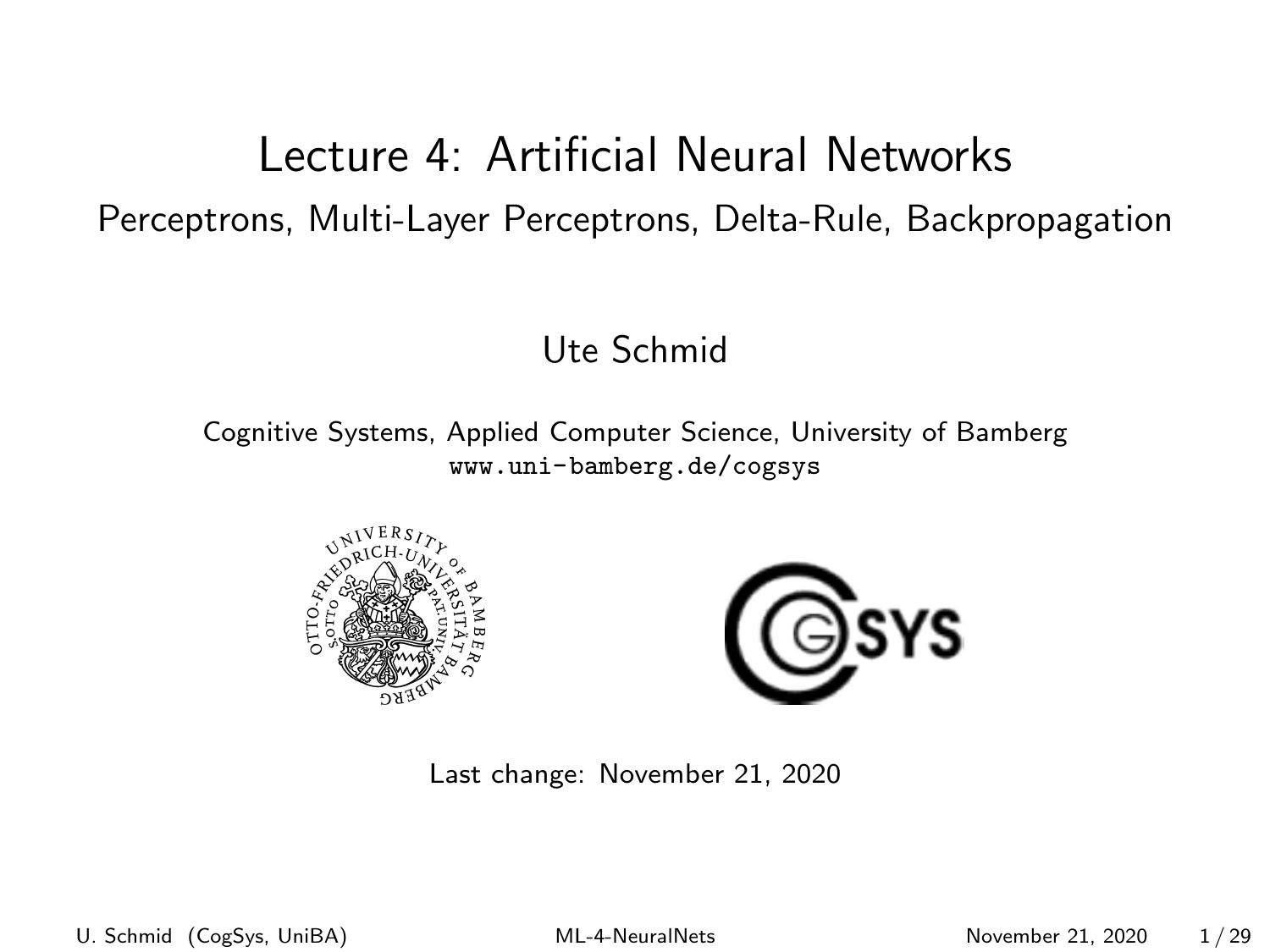### Outline

- Perceptron
- Delta Rule
- Backpropagation
- Multi-layer Perceptron (feed forwards netowrk)
- Inductive Bias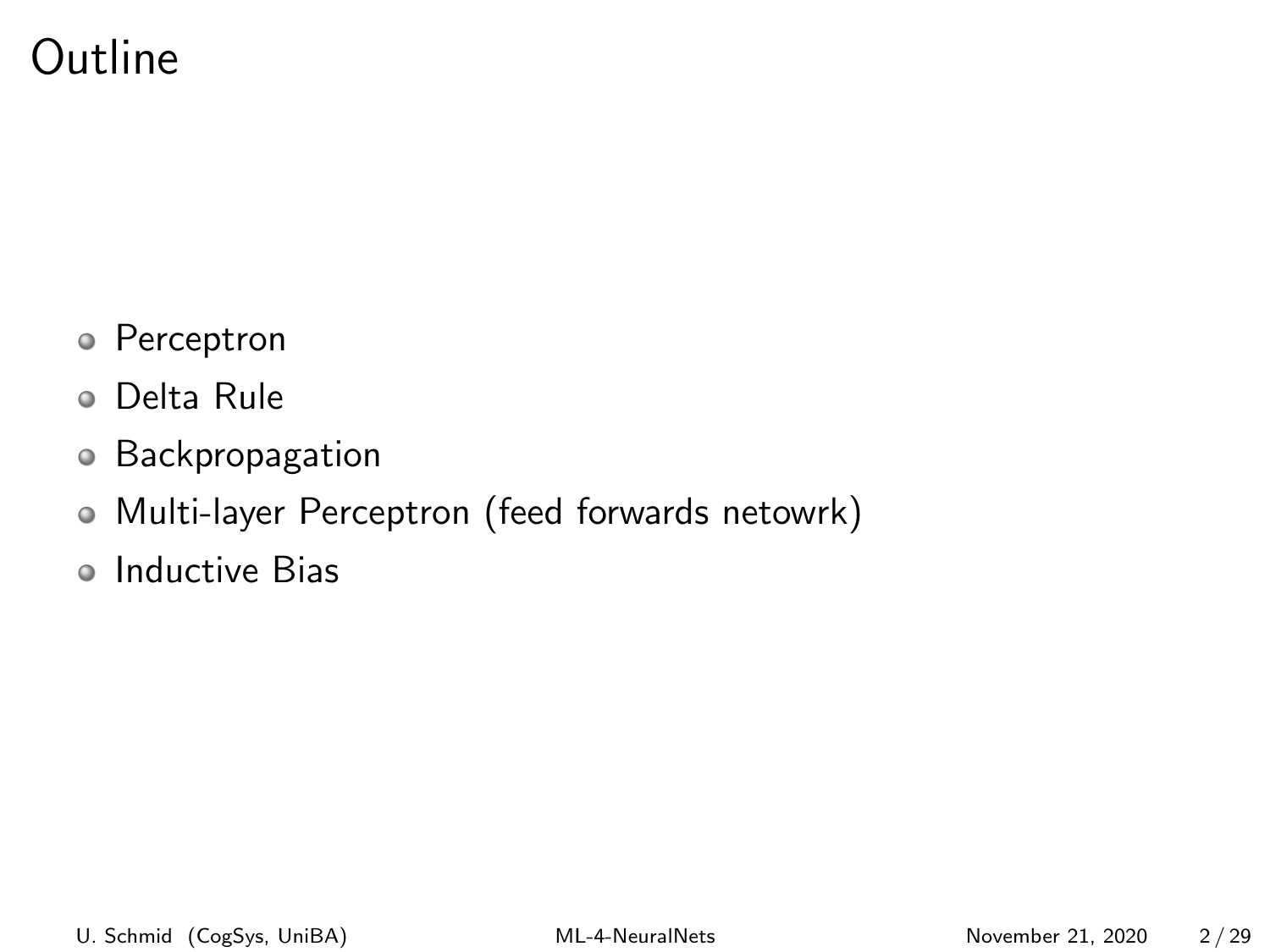# Biological Motivation



biological learning systems are  $\bullet$ built of complex webs of interconnected neurons

#### Schematic of biological neuron.

**Terminal buttons** 

#### Artificial Neural Networks

- realize highly parallel computation
- are based on distributed representation
- are highly performant but data intensive machine learning algorithms
- typically are only very roughly related to biological processes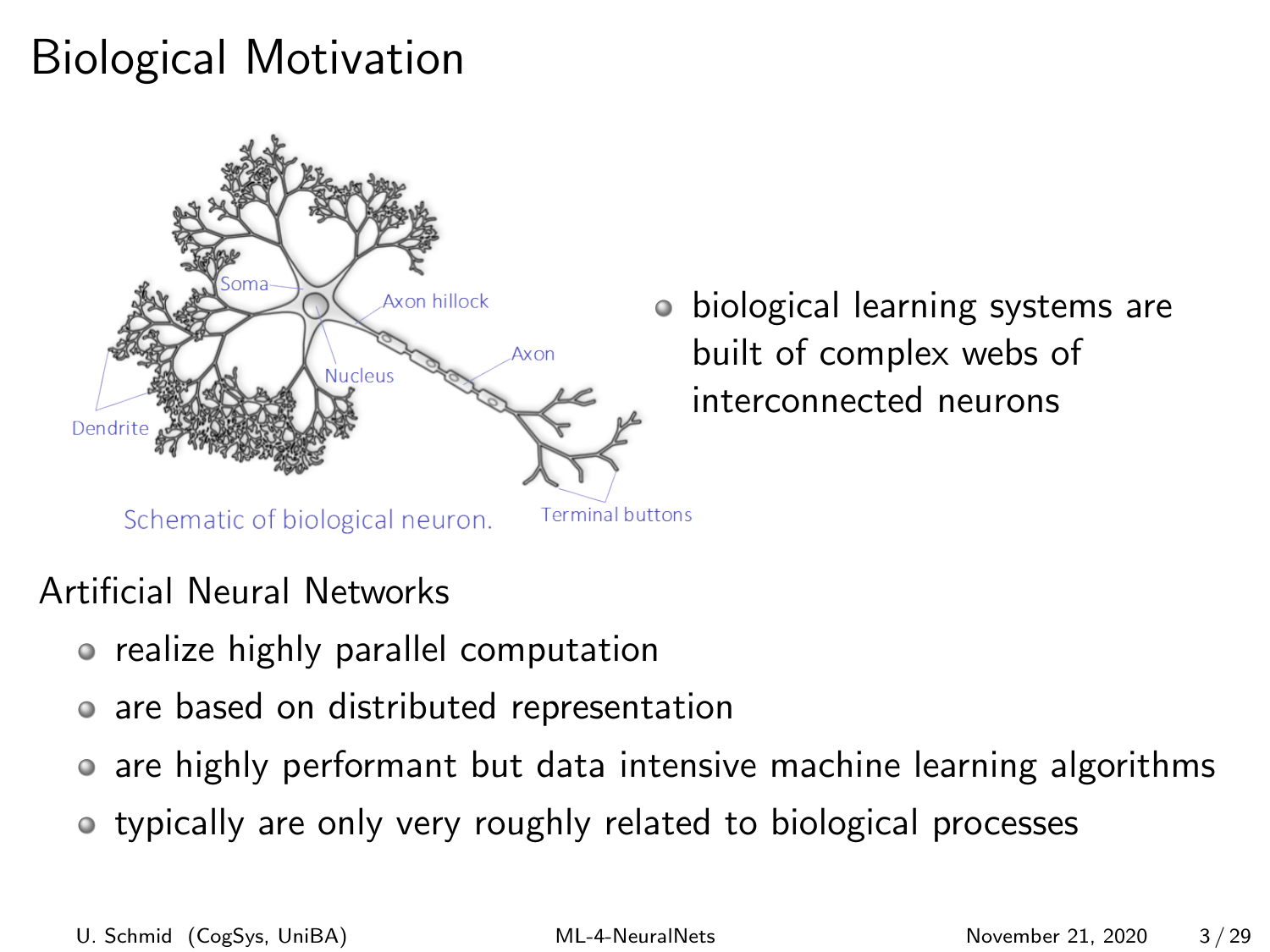### Computer vs. Brain

|                   | Computer                      | <b>Brain</b>         |
|-------------------|-------------------------------|----------------------|
| computation units | 1 CPU ( $> 10^7$ transistors) | $10^{11}$ neurons    |
| memory units      | 64 GB RAM                     | $10^{11}$ neurons    |
|                   | $10$ TB HDD $10^{-10}$ sec    | $10^{14}$ synapses   |
| clock             |                               | $10^{-3}$ sec        |
| transmission      | $> 10^{11}$ bits/sec          | $> 10^{14}$ bits/sec |

Computer: typically serial, fast

Brain: parallel, slow, robust wrt noisy data

(Magnitudes given for computers are open to change.)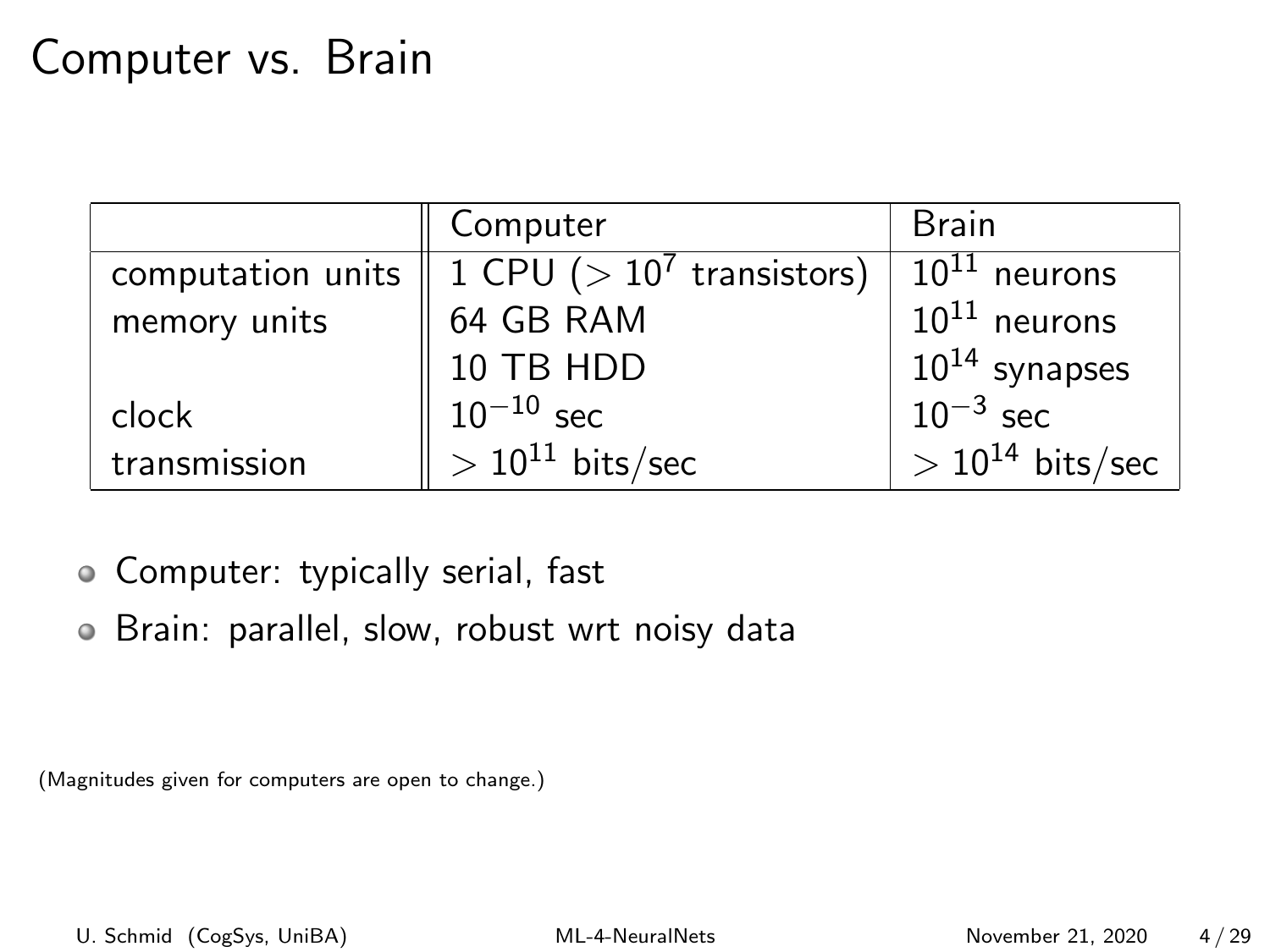### Appropriate Problems – Perceptron

The perceptron algorithm is an early neuro-inspired approach to machine learning

- instances are represented as many attribute-value pairs
	- $\triangleright$  input values can be any real values
- target function output is binary
- Hypotheses are linear, that is, hyper-planes which partition the hypothesis space in two areas (concept/not concept)
- When Minsky and Papert showed in their book *Perceptrons* (1969) that perceptrons cannot learn XOR problems, research in neuro-inspired approaches was mainly given up until it re-emerged end of the 1980ies.
- Support Vector Machines also rely on learning hyper-planes, but use the kernel trick to deal with data sets which are not linearly separable.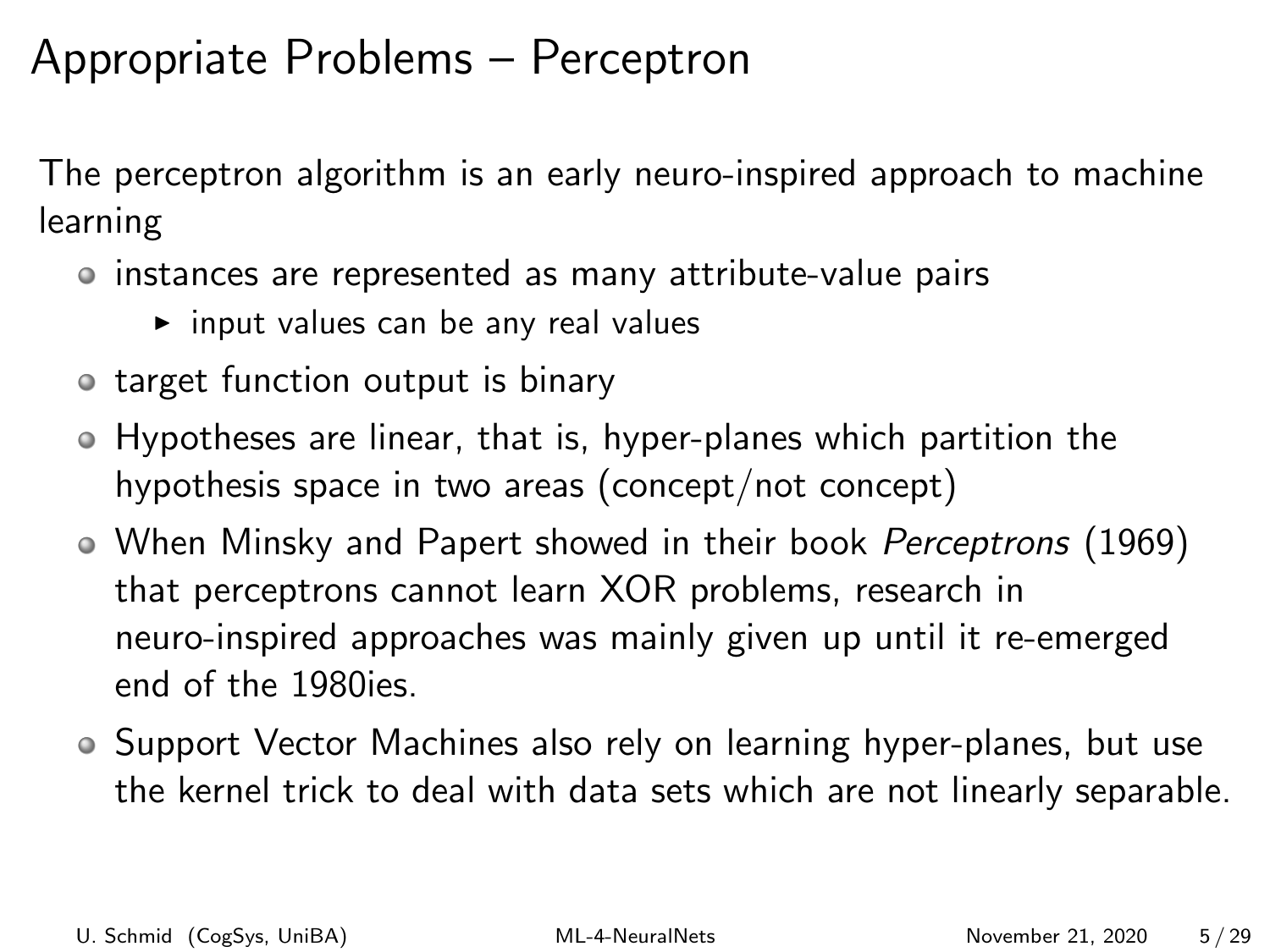### Appropriate Problems – Backpropagation

The backpropagation algorithm is the most commonly used ANN learning technique with the following characteristics:

- instances are represented as many attribute-value pairs
	- $\triangleright$  input values can be any real values
- target function output may be discrete-, real- or vector- valued
- **•** training examples may contain errors
- long training times are acceptable
- fast evaluation of the learned target function may be required
	- $\triangleright$  many iterations may be necessary to converge to a good approximation
- ability of humans to understand the learned target function is not important
	- $\blacktriangleright$  learned weights are not intuitively understandable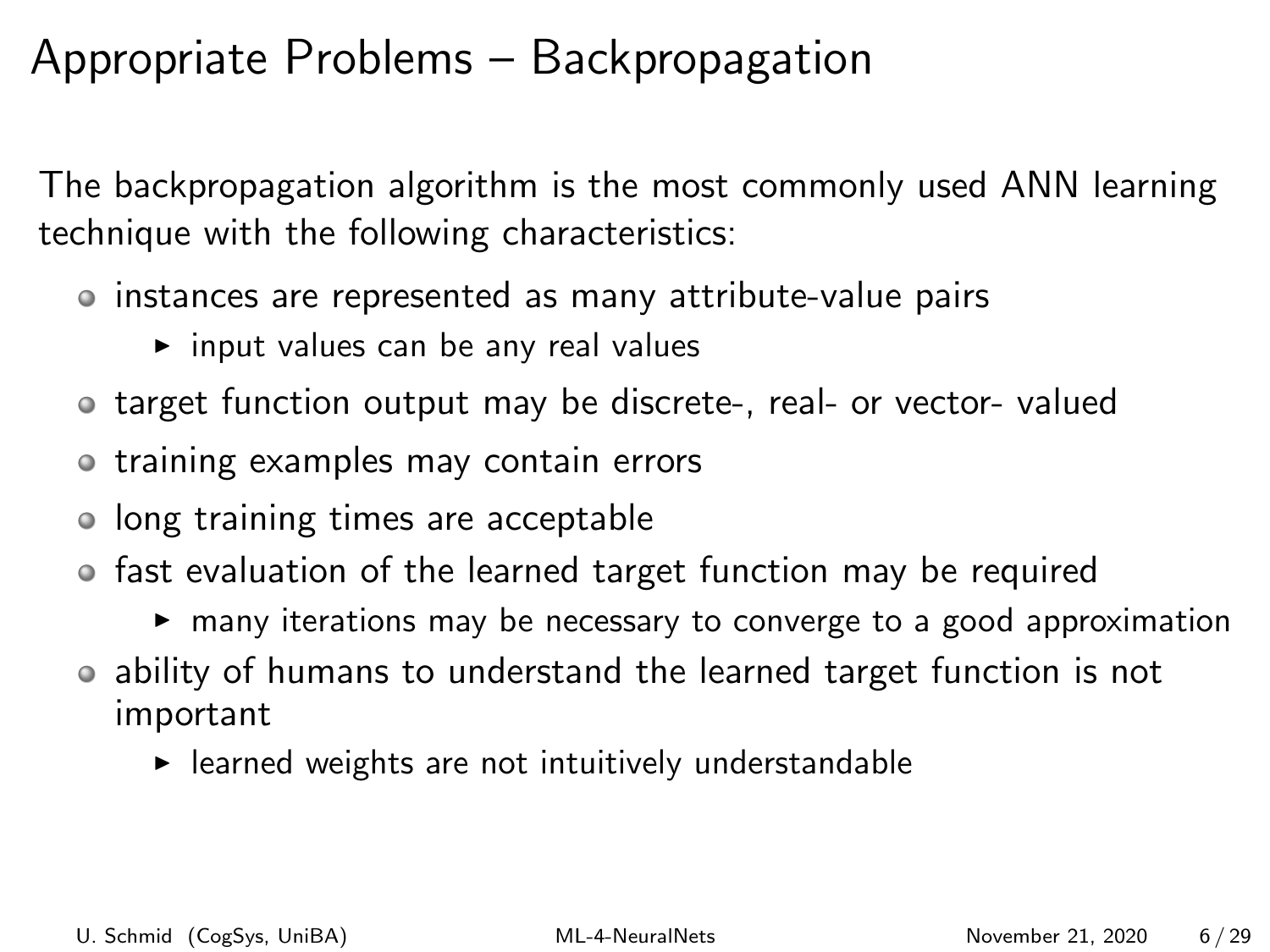### **Perceptrons**



- takes a vector of real-valued inputs  $(x_1, ..., x_n)$  weighted with  $(w_1, ..., w_n)$
- calculates the linear combination of these inputs
	- $\blacktriangleright \sum_{i=0}^{n} w_i x_i = w_0 x_0 + w_1 x_1 + \ldots + w_n x_n$
	- $\rightarrow -w_0$  denotes a threshold value, i.e. that value which must be reached by the linear combination of inputs to cause the perceptron to output 1
	- $\triangleright$   $x_0$  is always 1
- o outputs 1 if the result is greater than 0, otherwise  $-1$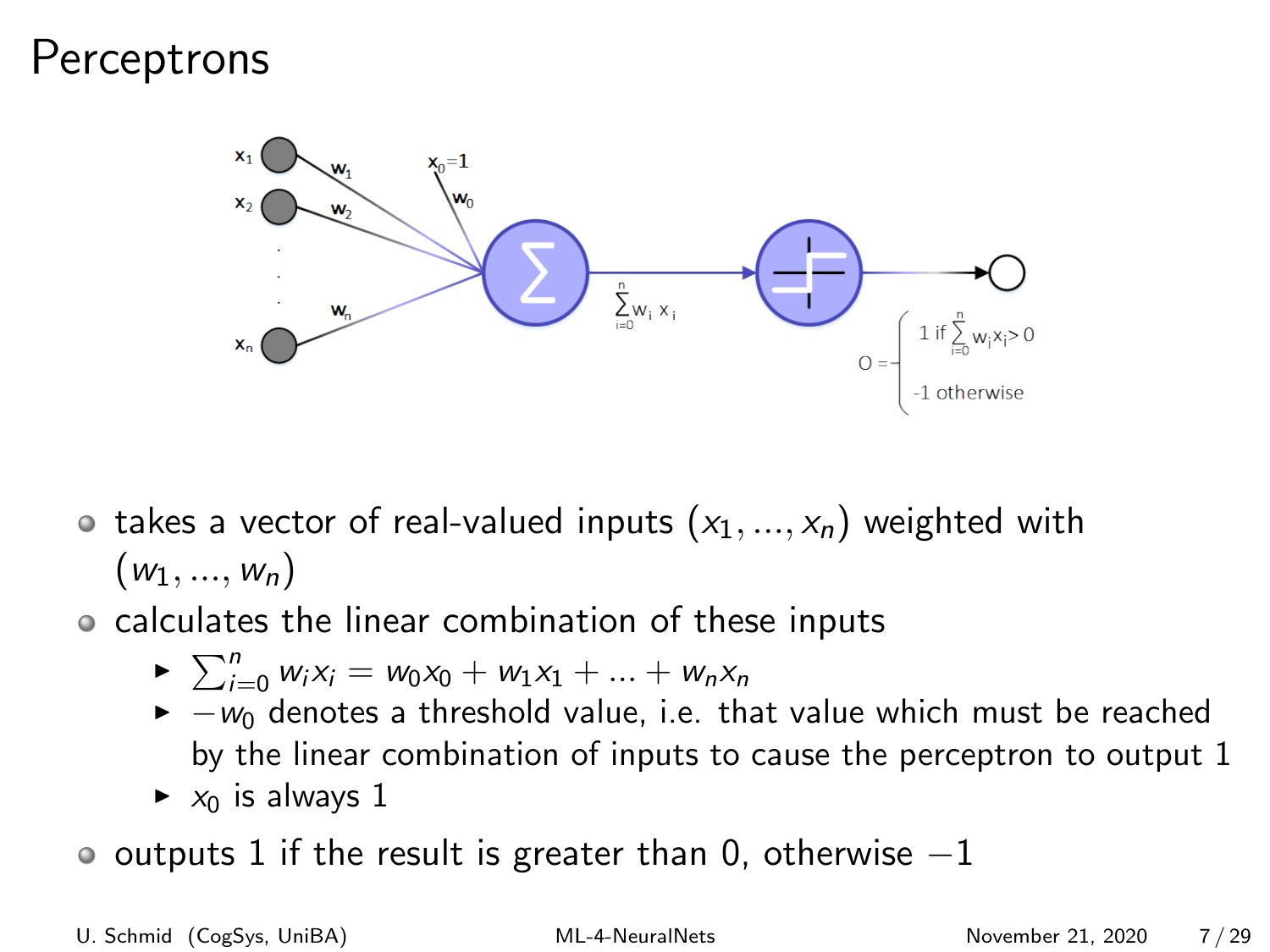### Representational Power

- a perceptron represents a hyperplane decision surface in the n-dimensional space of instances
- some sets of examples cannot be separated by any hyperplane, those that can be separated are called **linearly separable**
- many boolean functions can be represented by a perceptron: AND, OR, NAND, NOR

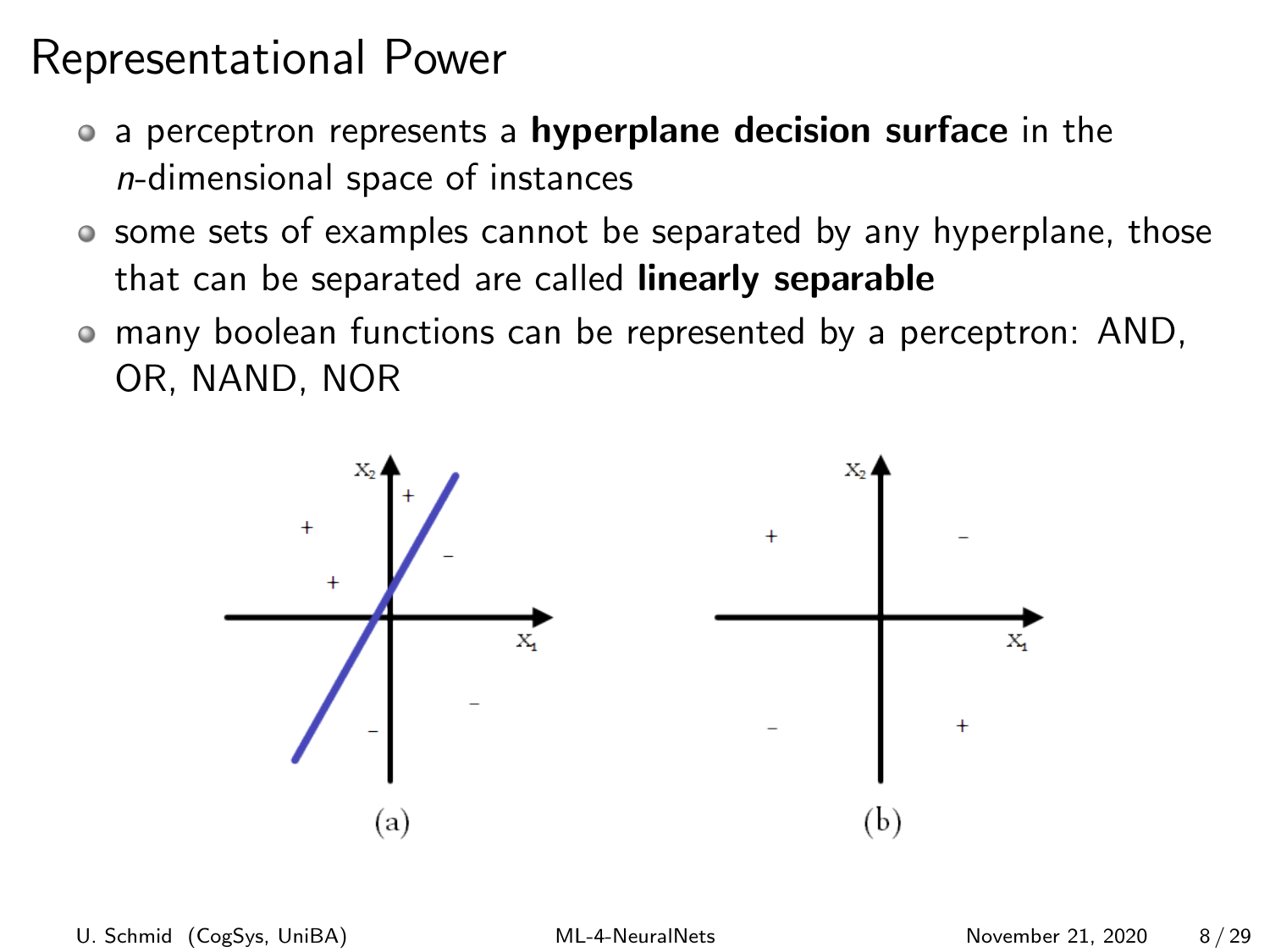## Perceptron Training Rule

- **problem:** determine a weight vector  $\vec{w}$  that causes the perceptron to produce the correct output for each training example
- perceptron training rule:

 $w_i = w_i + \Delta w_i$  where  $\Delta w_i = \eta(t - \delta)x_i$ 

- t target output
- o perceptron output
- $\eta$  learning rate (usually some small value, e.g. 0.1)

### Algorithm

- $\Phi$  initialize  $\vec{w}$  to random weights
- <sup>2</sup> repeat, until each training example is classified correctly
	- $\Rightarrow$  apply perceptron training rule to each training example
	- convergence guaranteed provided *linearly separable* training examples and sufficiently small  $\eta$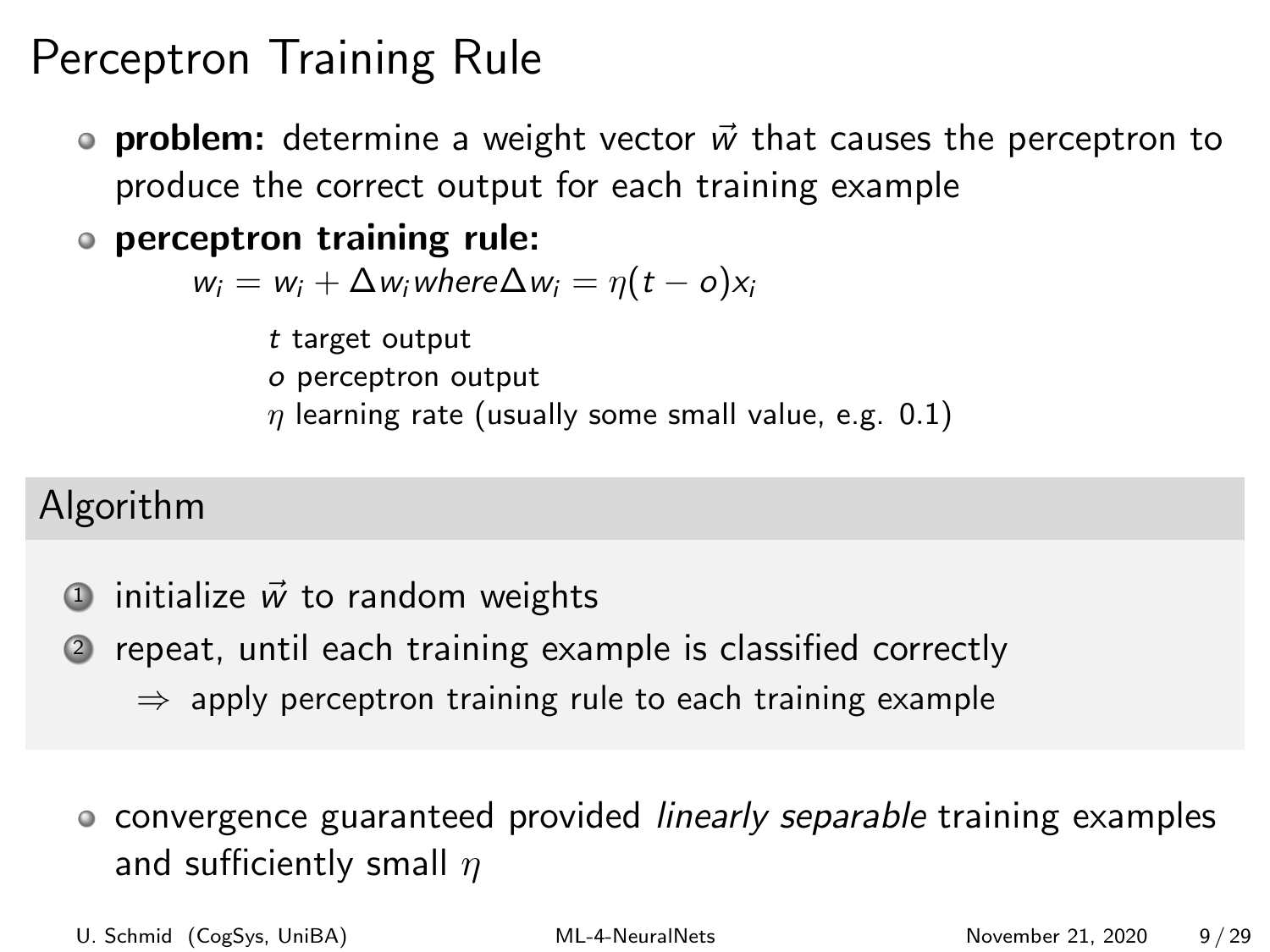### Delta Rule

- perceptron rule fails if data is not linearly separable
- delta rule converges toward a best-fit approximation  $\bullet$
- **uses gradient descent** to search the hypothesis space
	- $\triangleright$  perceptron cannot be used, because it is not differentiable
	- $\triangleright$  hence, a unthresholded linear unit is appropriate
	- $\triangleright$  error measure (instead of perceptron training rule):

$$
E(\vec{w}) \equiv \frac{1}{2} \sum_{d \in D} (t_d - o_d)^2
$$

- to understand gradient descent, it is helpful to visualize the entire hypothesis space with
	- $\blacktriangleright$  all possible weight vectors and
	- $\blacktriangleright$  associated  $F$  values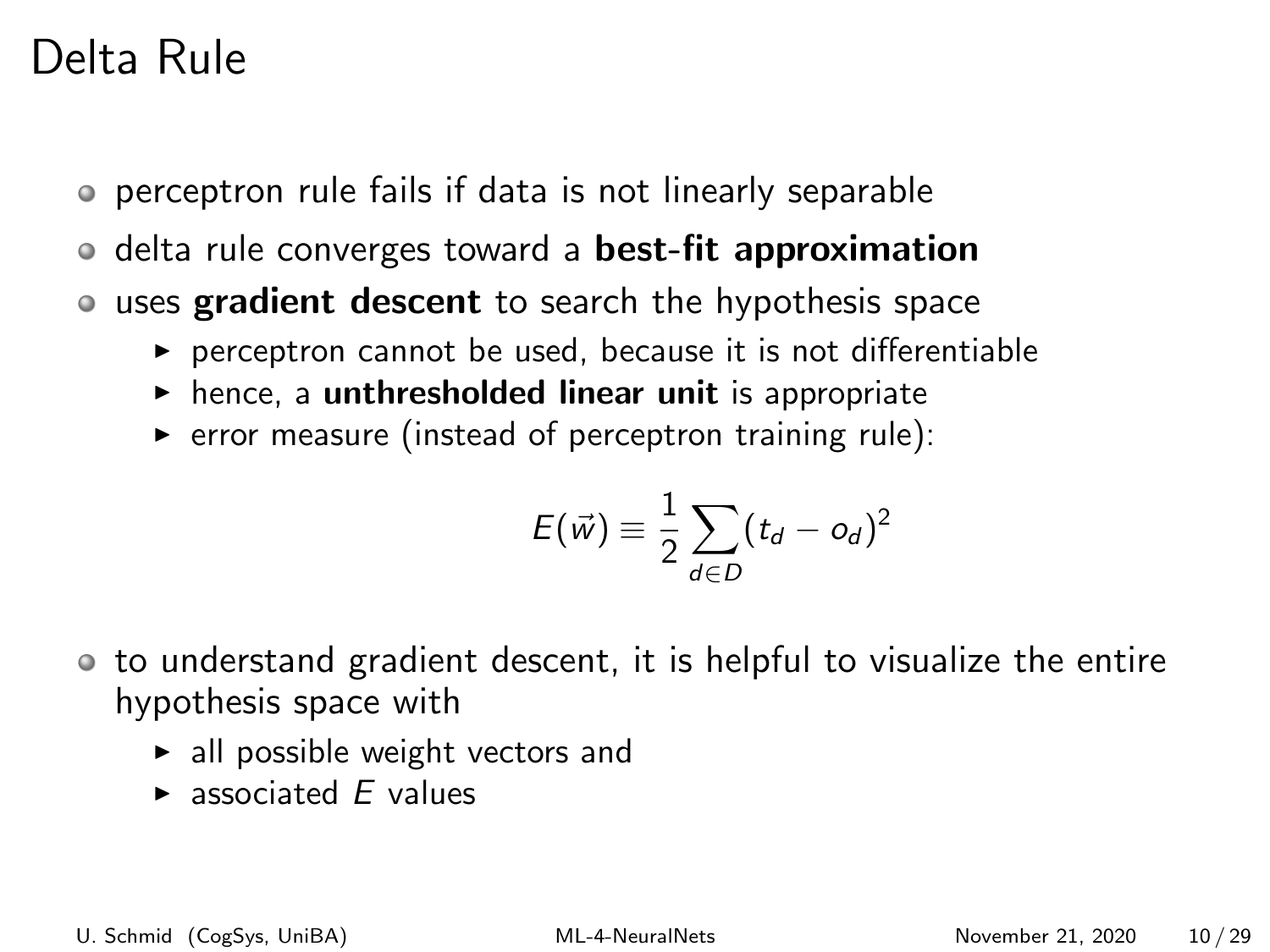### Error Surface

• the axes  $w_0, w_1$  represent possible values for the two weights of a simple linear unit



#### $\Rightarrow$  error surface must be parabolic with a single global minimum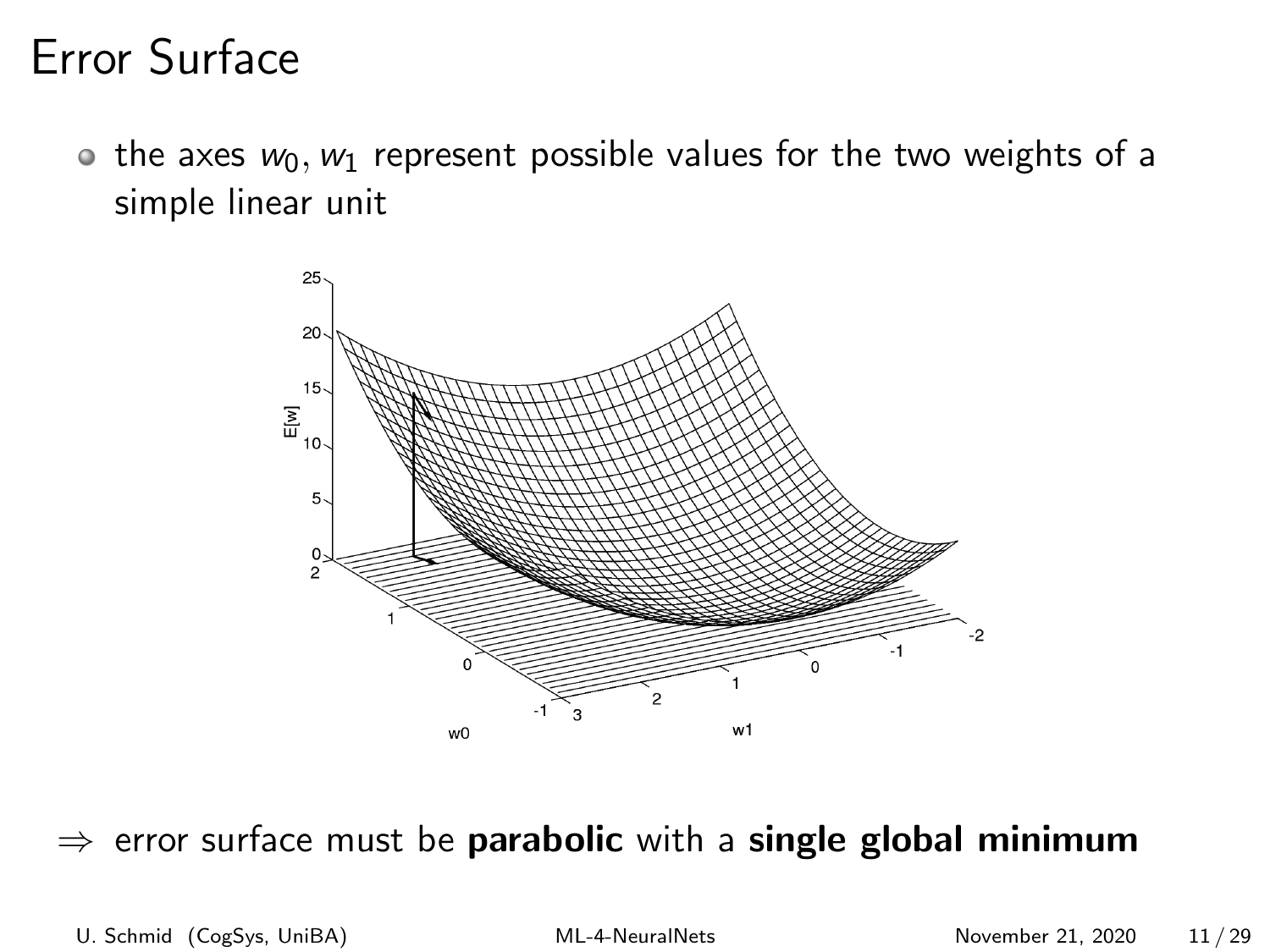### Derivation of Gradient Descent

- **problem:** How calculate the steepest descent along the error surface?
- $\bullet$  derivative of E with respect to each component of  $\vec{w}$
- **o** this vector derivative is called gradient of E, written  $\nabla E(\vec{w})$  (the nabla operator)

$$
\nabla E(\vec{w}) \equiv [\frac{\partial E}{\partial w_0}, \frac{\partial E}{\partial w_1}, ..., \frac{\partial E}{\partial w_n}]
$$

- $\circ \nabla E(\vec{w})$  specifies the steepest ascent, so  $-\nabla E(\vec{w})$  specifies the steepest descent
- training rule:  $w_i = w_i + \Delta w_i$

$$
\Delta w_i = -\eta \frac{\partial E}{\partial w_i} \quad \text{and} \quad \frac{\partial E}{\partial w_i} = \sum_{d \in D} (t_d - o_d)(-x_{id})
$$
  
\n
$$
\Rightarrow \Delta w_i = \eta \sum_{d \in D} (t_d - o_d) x_{id}
$$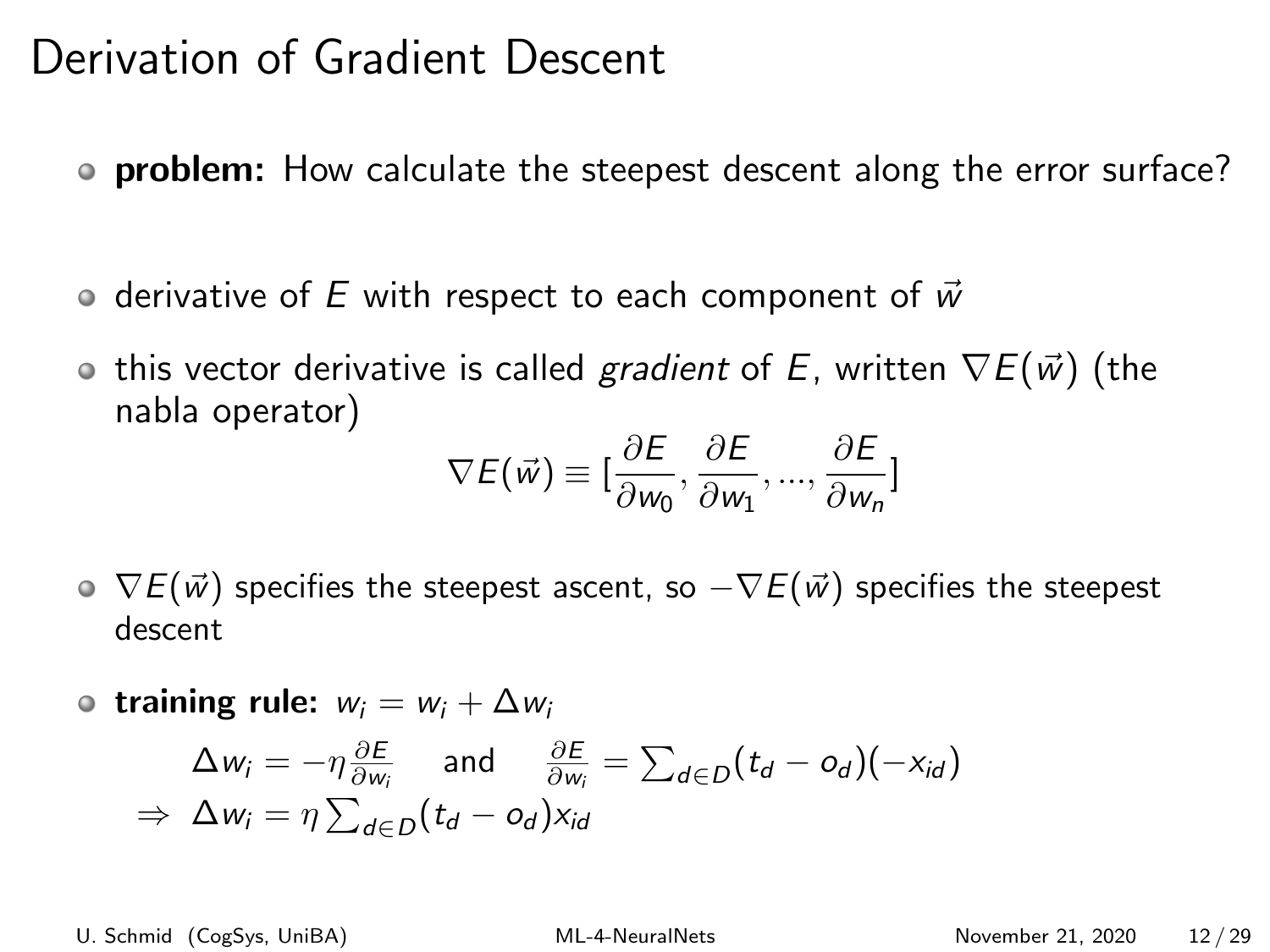# Differentiating E

$$
\frac{\partial E}{\partial w_i} =
$$
\n
$$
\frac{\partial}{\partial w_i} \frac{1}{2} \sum_{d \in D} (t_d - o_d)^2 =
$$
\n
$$
\frac{1}{2} \sum_{d \in D} \frac{\partial}{\partial w_i} (t_d - o_d)^2 =
$$
\n
$$
\frac{1}{2} \sum_{d \in D} 2(t_d - o_d) \frac{\partial}{\partial w_i} (t_d - o_d) =
$$
\n
$$
\sum_{d \in D} (t_d - o_d) \frac{\partial}{\partial w_i} (t_d - \vec{w} \vec{x}_d) =
$$
\n
$$
\sum_{d \in D} (t_d - o_d) (-x_{id})
$$

Remember:

Outer and inner derivation for  $y = u^2$ :  $\frac{dy}{dx} = \frac{dy}{du}$ du  $\frac{du}{dx}$  with  $u = t_d - o_d$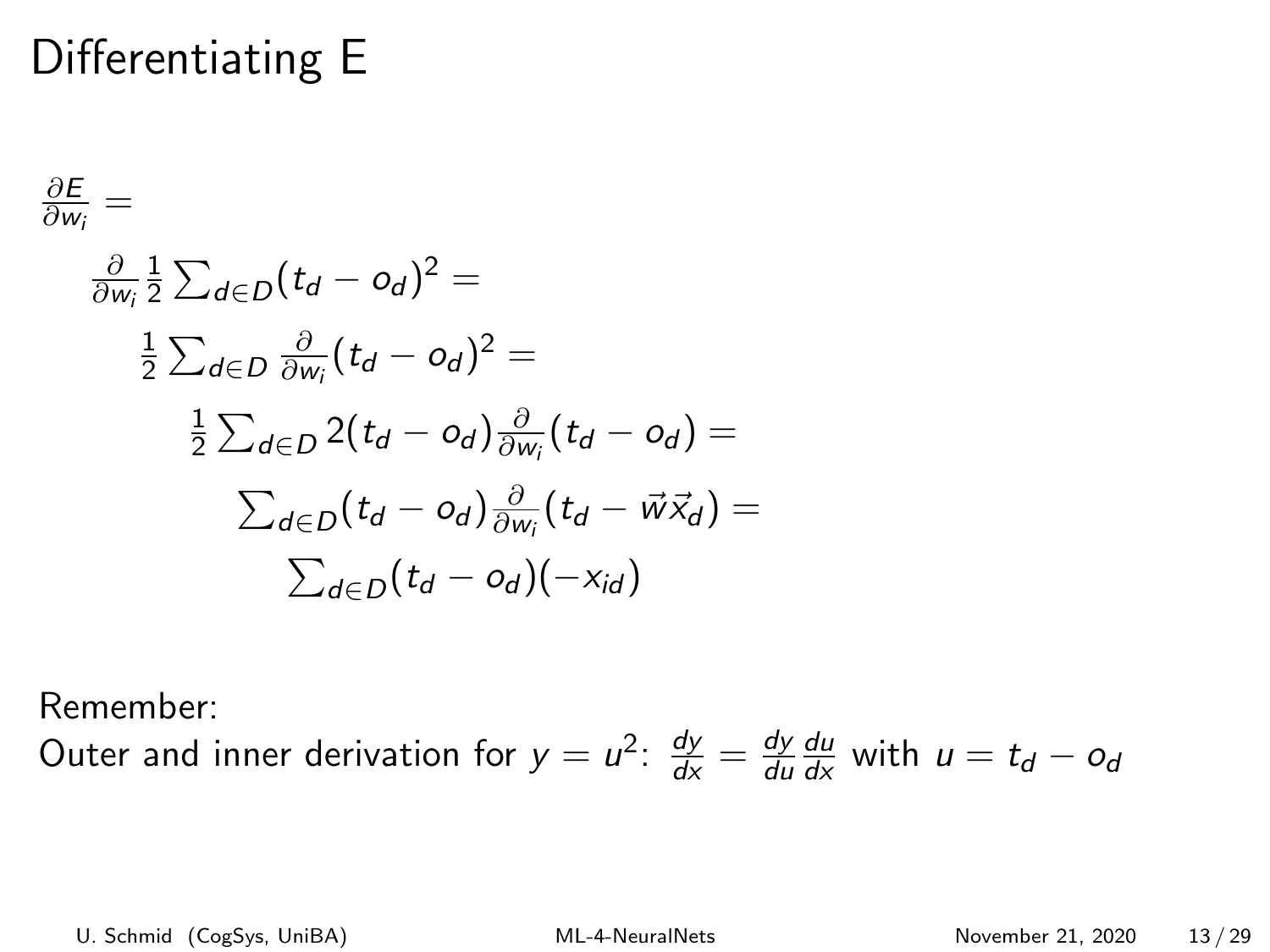### Incremental Gradient Descent

- application difficulties of gradient descent
	- $\triangleright$  convergence may be quite slow
	- $\triangleright$  in case of many local minima, the global minimum may not be found
- idea: approximate gradient descent search by updating weights incrementally, following the calculation of the error for each individual example

$$
\Delta w_i = \eta(t - o)x_i \text{ where } E_d(\vec{w}) = \frac{1}{2}(t_d - o_d)^2
$$

#### key differences:

- $\triangleright$  weights are not summed up over all examples before updating
- $\blacktriangleright$  requires less computation
- $\triangleright$  better for avoidance of local minima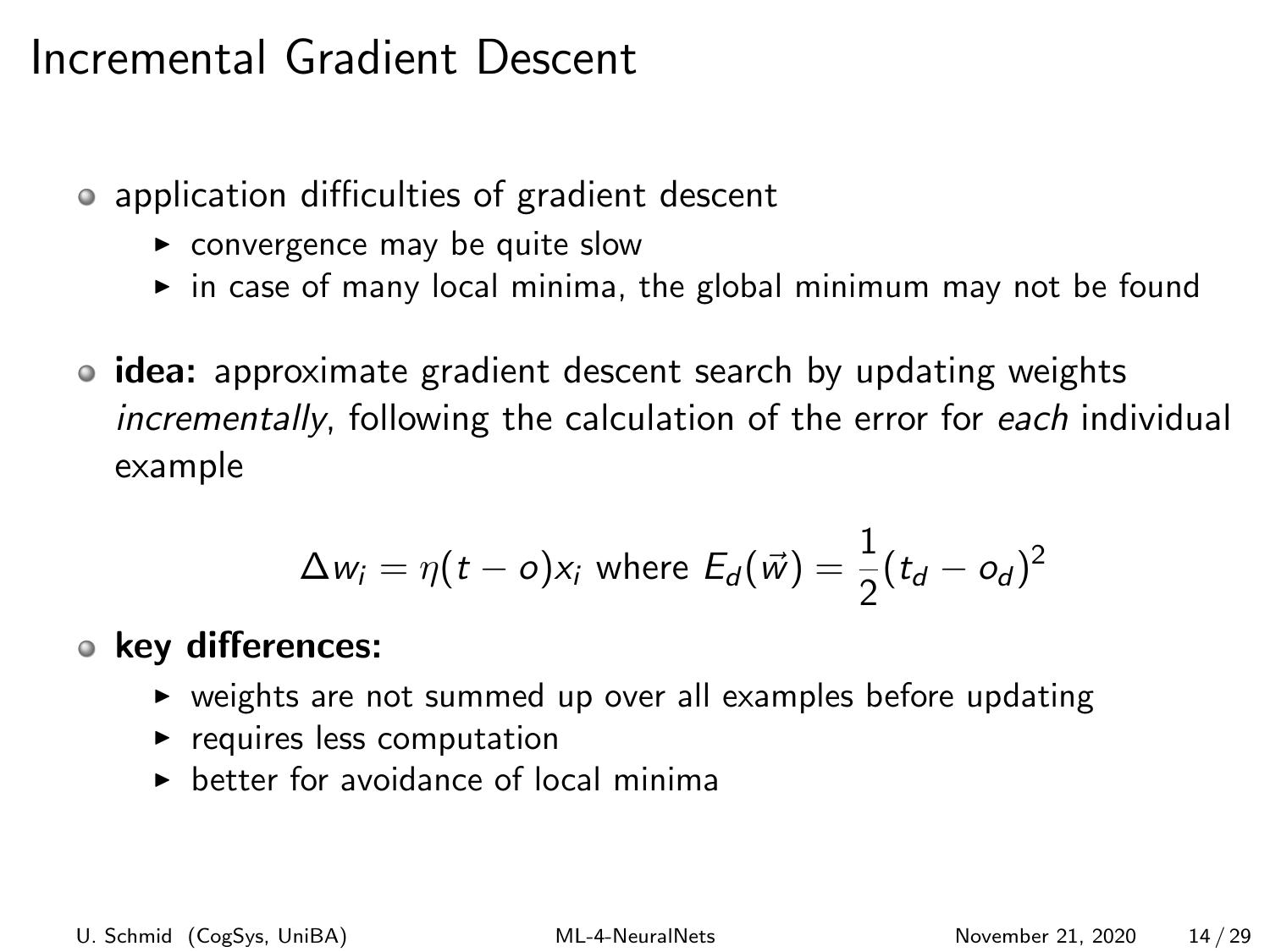### Gradient Descent

### Algorithm

### $GRADIENT-DESCENT(training$ <sub>examples,  $\eta$ )</sub>

Each training example is a pair of the form  $\langle \vec{x},t \rangle$ , where  $\vec{x}$  is the vector of input values, and t is the target output value.  $\eta$  is the learning rate.

- $\circ$  Initialize each w; to some small random value
- Until the termination condition is met, Do
	- $\blacktriangleright$  Initialize each  $\Delta w_i$  to zero
	- For each  $\langle \vec{x},t \rangle$  in training examples, Do
		- Input the instance  $\vec{x}$  to the unit and compute the output o
		- For each linear unit weight  $w_i$ , Do  $\Delta w_i = \Delta w_i + \eta (t o)x_i^*$
	- For each linear unit weight  $w_i$ , Do  $w_i \leftarrow w_i + \Delta w_i^{**}$

To implement *incremental approximation*, equation <sup>\*\*</sup> is deleted and equation  $^*$  is replaced by  $w_i \leftarrow w_i + \eta(t - o)x_i$ .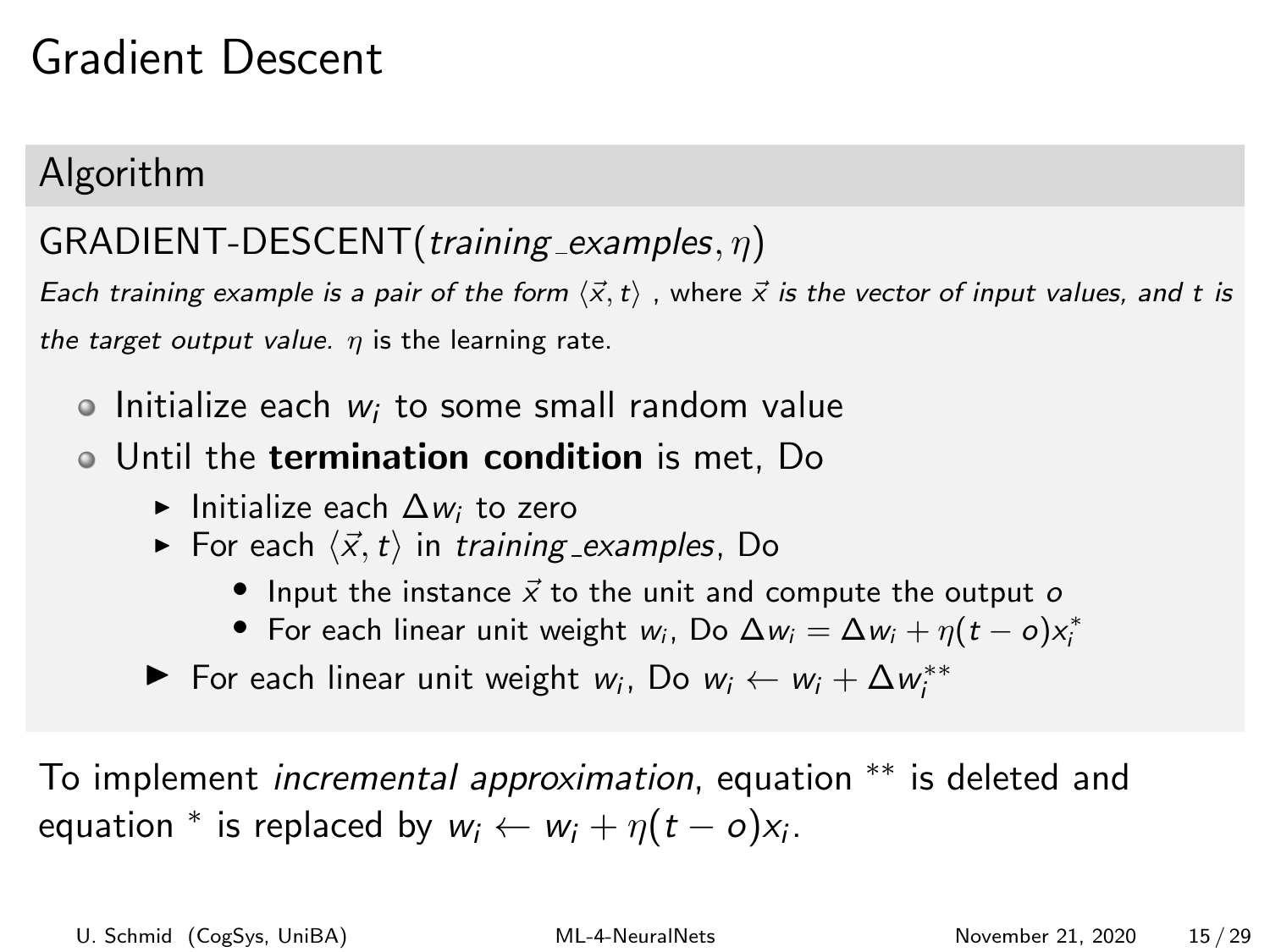### Perceptron vs. Delta Rule

#### perceptron training rule:

- $\blacktriangleright$  uses thresholded unit
- $\triangleright$  converges after a finite number of iterations
- $\triangleright$  output hypothesis classifies training data perfectly
- $\blacktriangleright$  linearly separability necessary

#### delta rule:

- $\blacktriangleright$  uses unthresholded linear unit
- $\triangleright$  converges asymptotically toward a minimum error hypothesis
- $\triangleright$  termination is not guaranteed
- $\blacktriangleright$  linear separability not necessary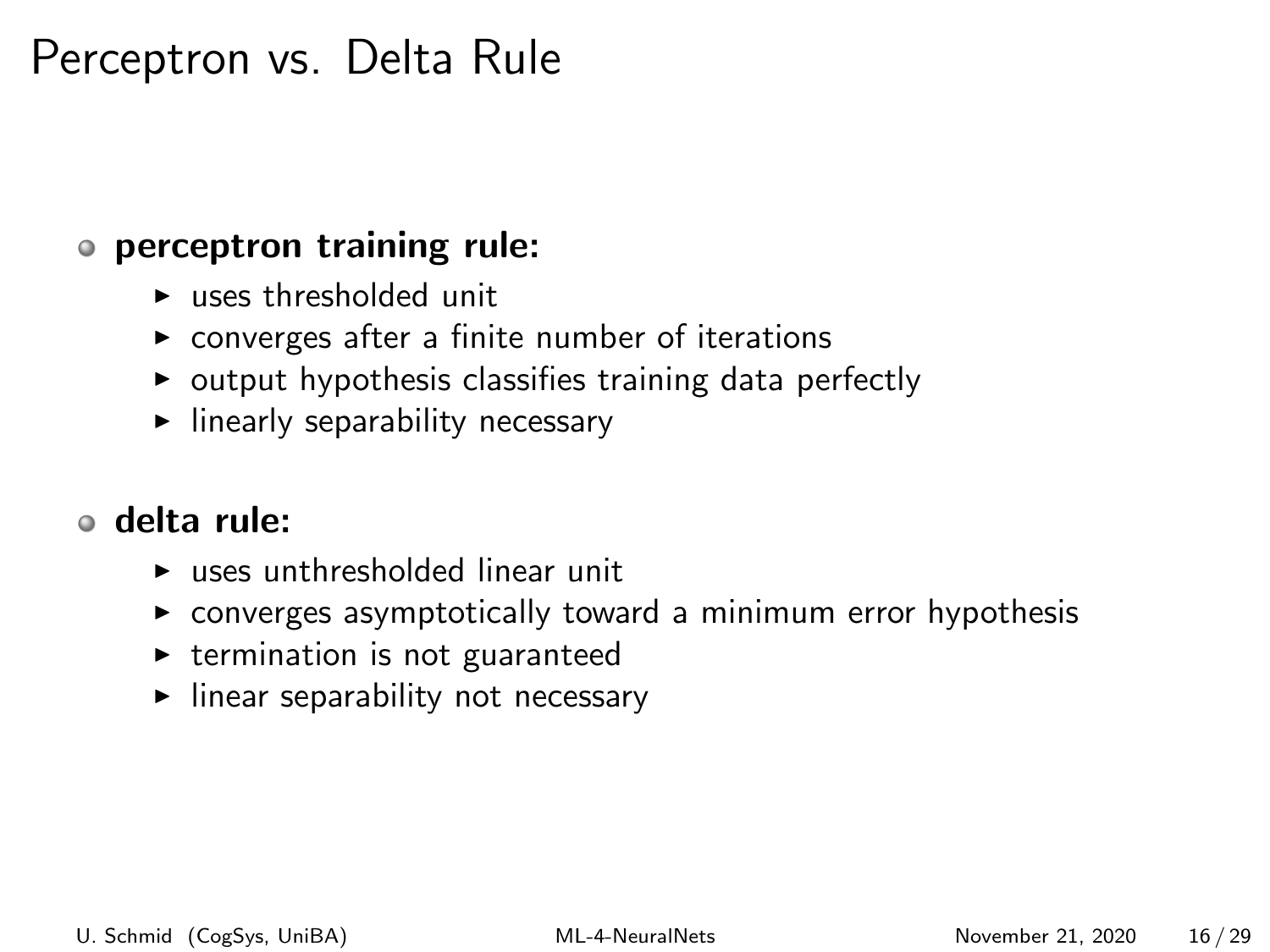# Multi-layer Networks (ANNs)

- **o** capable of learning non-linear decision surfaces
- normally **directed** and **acyclic**  $\Rightarrow$  Feed-forward Network  $\bullet$
- based on sigmoid unit  $\bullet$ 
	- $\blacktriangleright$  much like a perceptron
	- $\triangleright$  but based on a smoothed, differentiable threshold function

$$
\sigma(net) = \frac{1}{1+e^{-net}}
$$
  
\n
$$
\lim_{net \to +\infty} \sigma(net) = 1
$$
  
\n
$$
\lim_{net \to -\infty} \sigma(net) = 0
$$

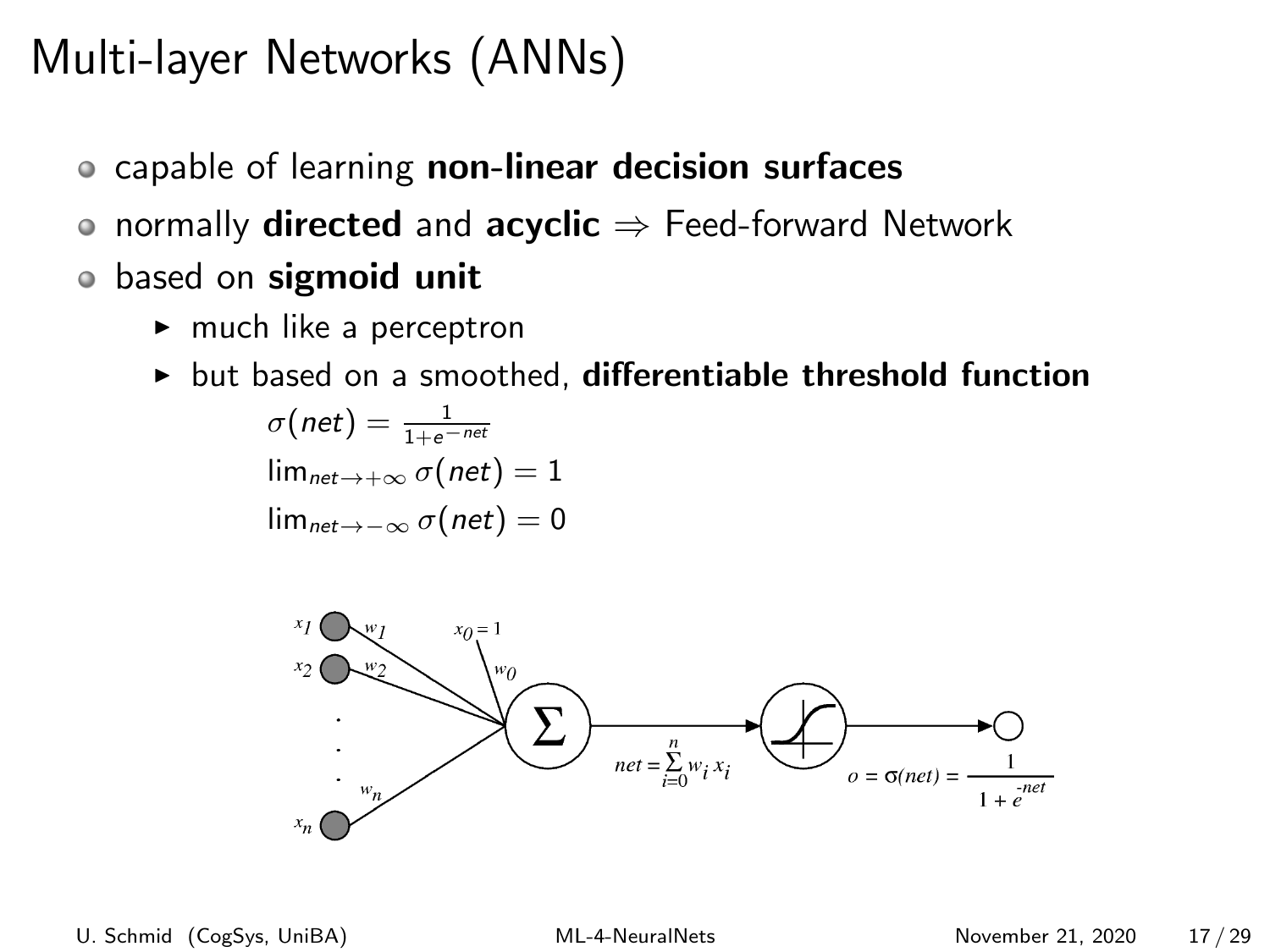## Backpropagation

- learns weights for a feed-forward multilayer network with a fixed set of neurons and interconnections
- employs gradient descent to minimize error
- $\bullet$  redefinition of  $F$ 
	- $\triangleright$  has to sum the errors over all units
	- $\blacktriangleright$   $E(\vec{w}) \equiv \frac{1}{2} \sum_{d \in D} \sum_{k \in \textit{outputs}} (t_{kd} o_{kd})^2$

#### problem:

search through a large H defined over all possible weight values for all units in the network

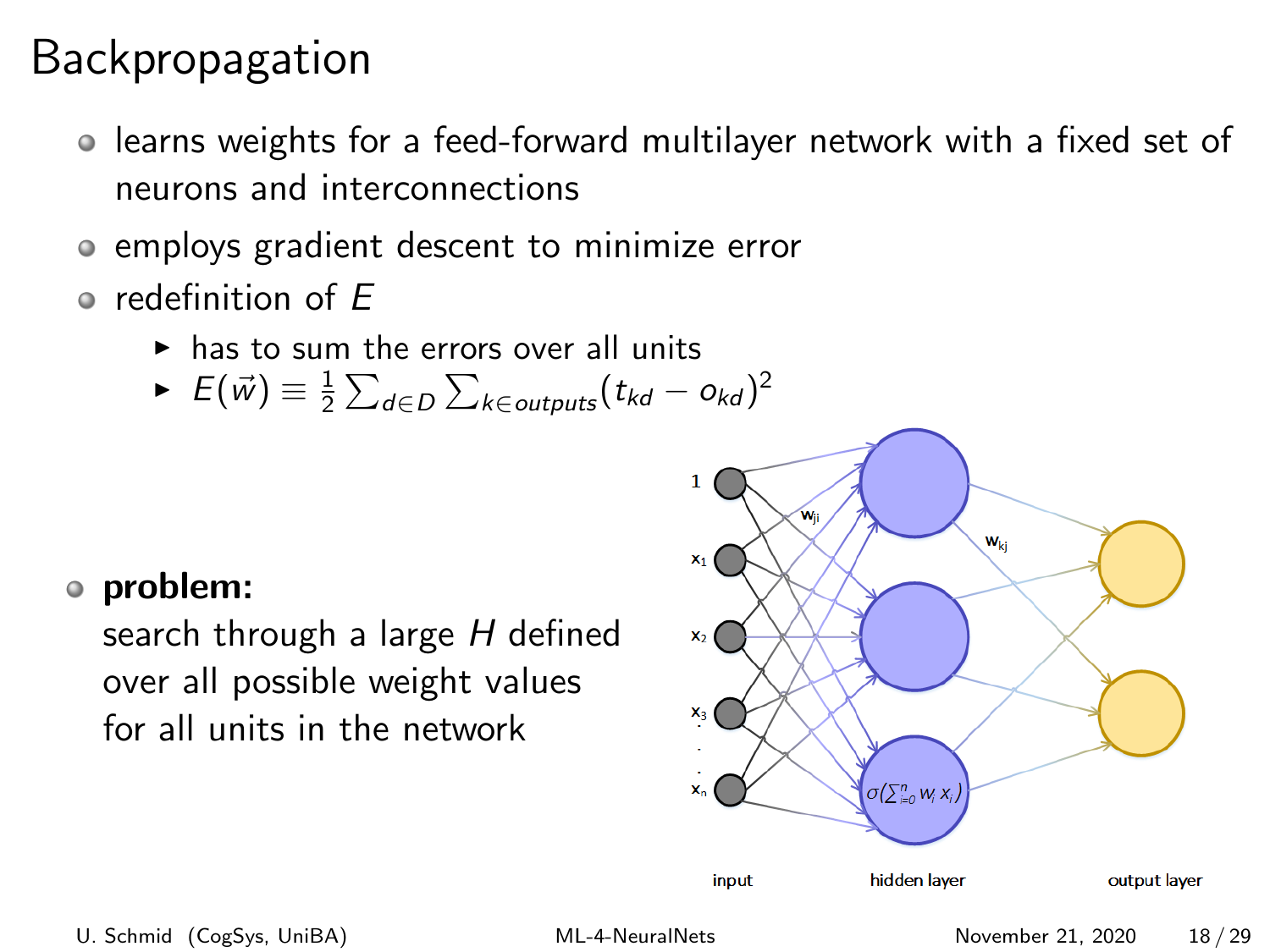## Backpropagation - Algorithm

#### $BACKPROPAGATION (training-examples,  $\eta$ ,  $n_{in}$ ,  $n_{out}$ ,  $n_{hidden}$ )$

The input from unit i to unit j is denoted  $x_{ij}$  and the weight from unit i to unit j is denoted  $w_{ij}$ .

- $\bullet$  Create a feed-forward network with  $n_{in}$  inputs,  $n_{hidden}$  hidden units, and  $n_{out}$  output units
- Initialize all network weights to small random numbers .
- Until the termination condition is met, Do (EPOCHE)
	- For each  $\langle \vec{x}, \vec{t} \rangle$  in training examples, Do

Propagate the input forward through the network:

1. Input  $\vec{x}$  to the network and compute  $o_u$  of every unit u

Propagate the errors back through the network:

- 2. For each network output unit k, calculate its error term  $\delta_k$  $\delta_k \leftarrow o_k(1 - o_k)(t_k - o_k)$
- 3. For each **hidden unit** h, calculate its error term  $\delta_h$  $\delta_h \leftarrow$  Oh $(1-o_h)\sum_{k \in \textit{outputs}} w_{kh} \delta_k$
- 4. Update each weight  $w_{ii}$

$$
w_{ji} \leftarrow w_{ji} + \Delta w_{ji} \text{ where } \Delta w_{ji} = \eta \delta_j x_{ji}
$$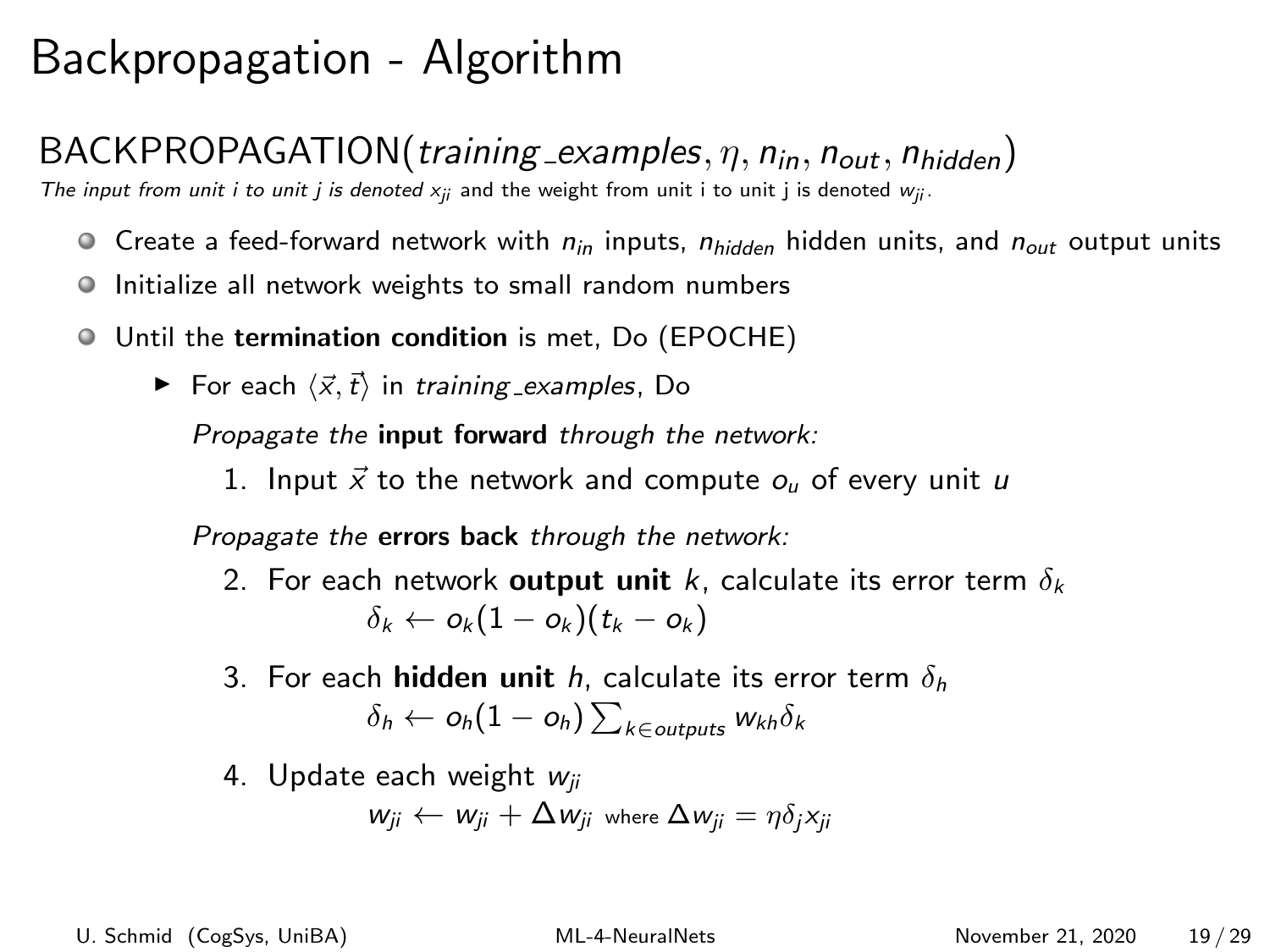### Termination conditions

- fixed number of iterations
- error falls below some threshold
- error on a separate validation set falls below some threshold

#### important:

- $\triangleright$  too few iterations reduce error insufficiently
- $\triangleright$  too many iterations can lead to overfitting the data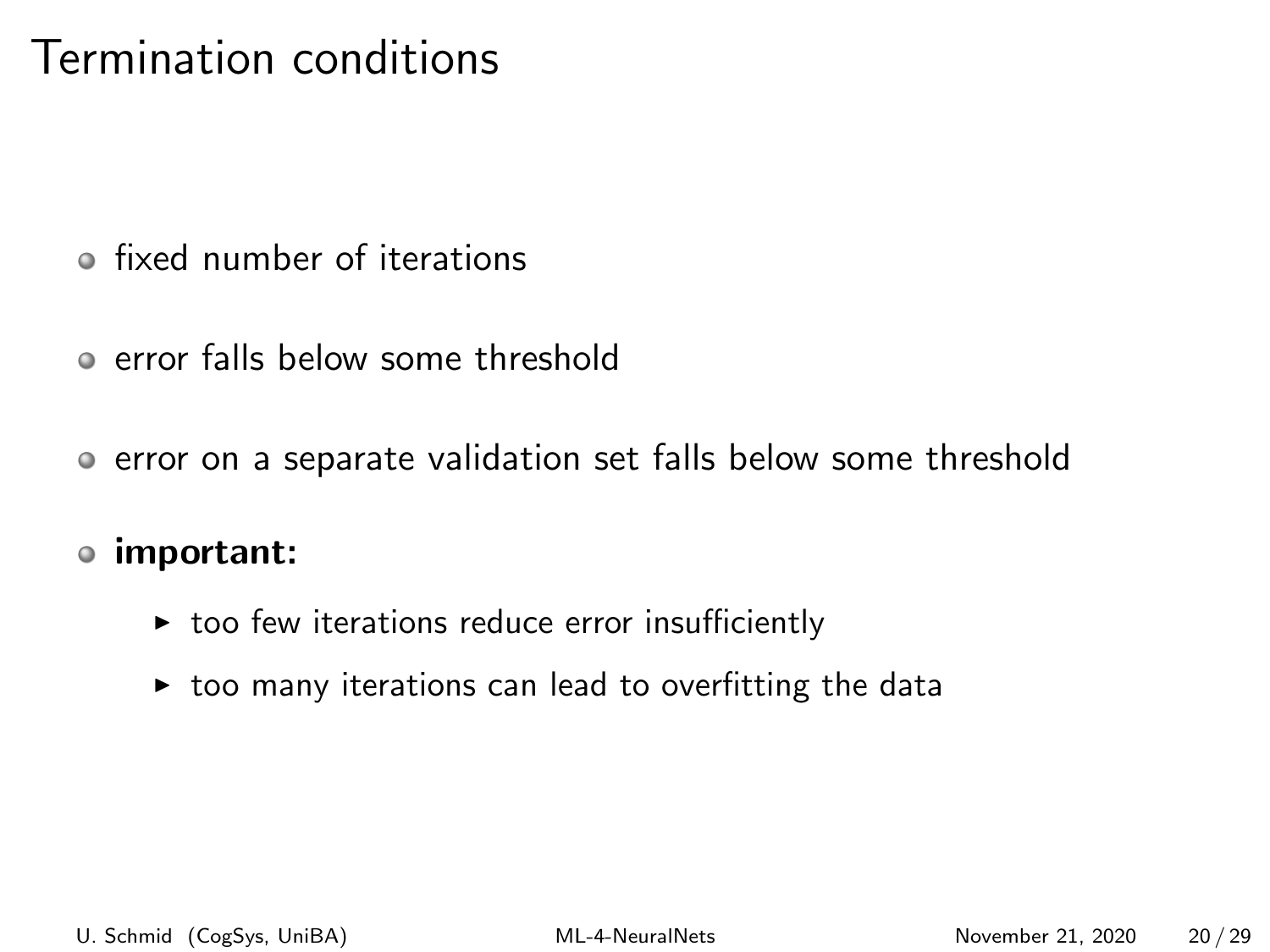### Adding Momentum

one way to avoid local minima in the error surface or flat regions

make the weight update in the  $n^{th}$  iteration depend on the update in the  $(n-1)$ <sup>th</sup> iteration

$$
\Delta w_{ji}(n) = \eta \delta_j x_{ji} + \alpha \Delta w_{ji}(n-1)
$$

Note:  $\Delta w_{ii}(n-1)$  represents the cumulative updates for this weight in the complete last epoch.

$$
0\leq \alpha \leq 1
$$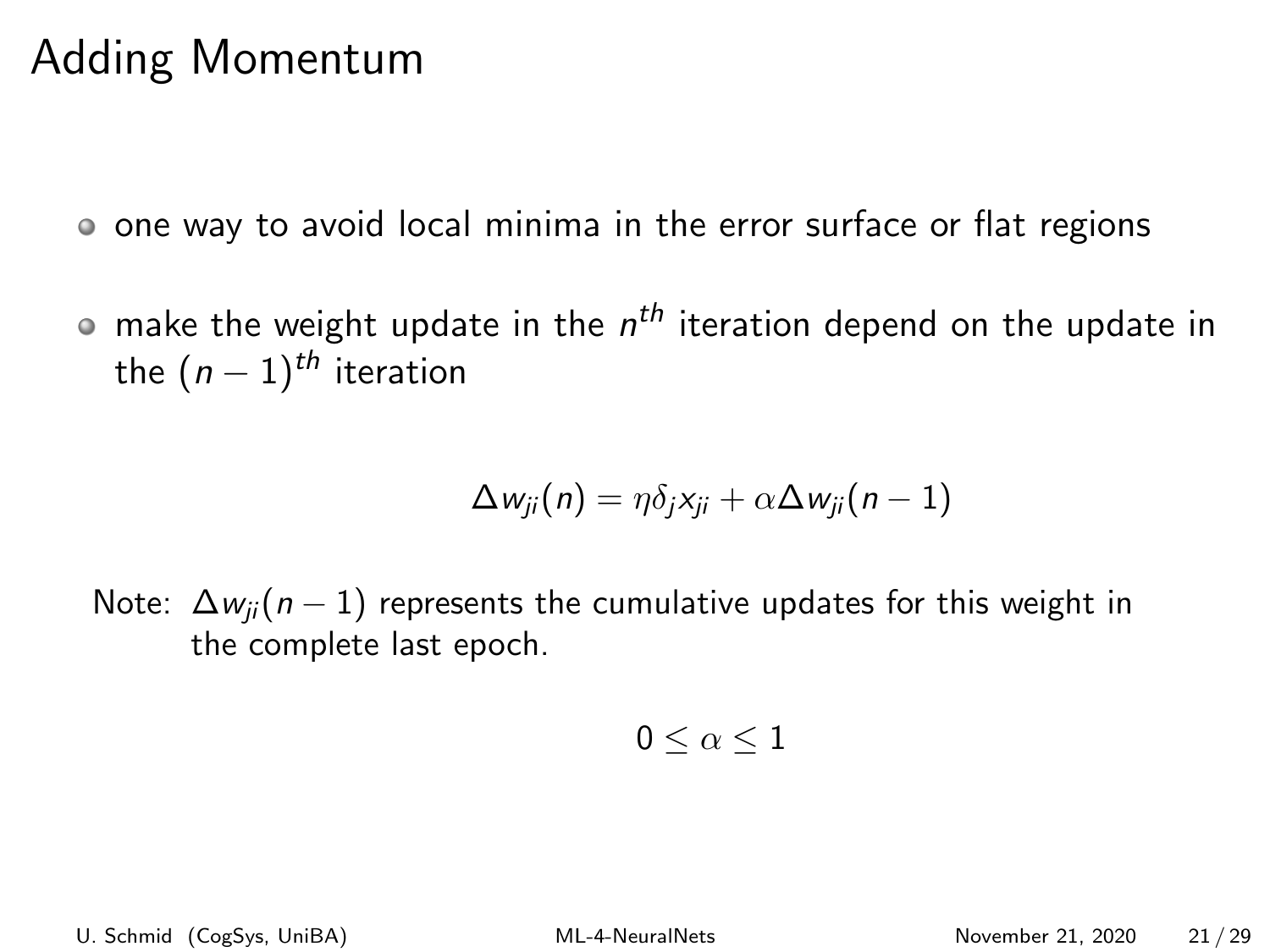### Representational Power

- boolean functions:
	- $\triangleright$  every boolean function can be represented by a two-layer network
- continuous functions:
	- $\triangleright$  every continuous function can be approximated with arbitrarily small error by a two-layer network (sigmoid units at the hidden layer and linear units at the output layer)
- o arbitrary functions:
	- $\triangleright$  each arbitrary function can be approximated to arbitrary accuracy by a three-layer network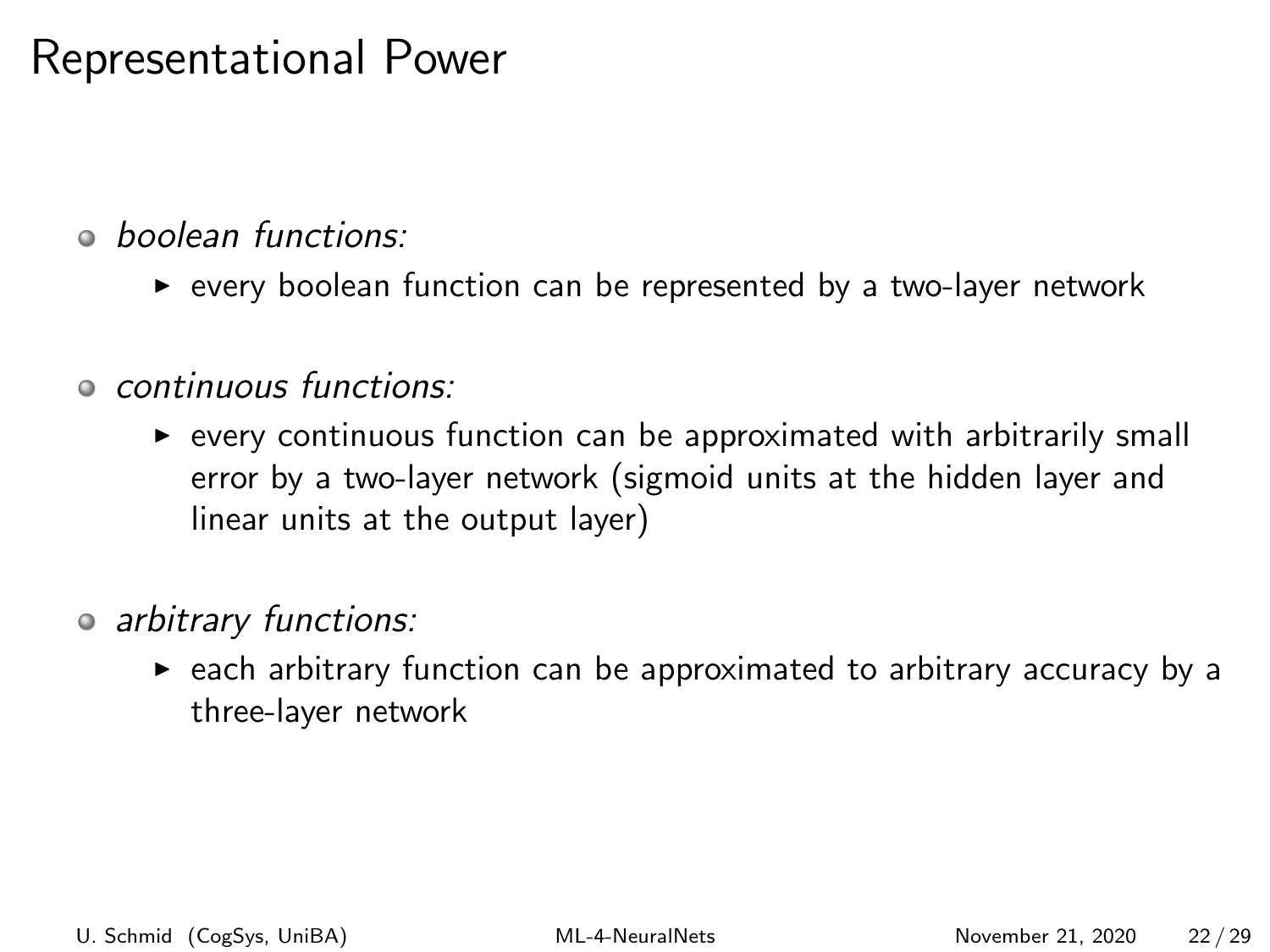### Inductive Bias

- every possible assignment of network weights represents a syntactically different hypothesis  $H = {\vec{w} | \vec{w} \in \Re^{(n+1)}}$
- inductive bias: smooth interpolation between data points
	- $\triangleright$  Multilayer Networks: smooth interpolation between data points ⇒ Preference bias
	- $\triangleright$  Perceptron: linear separability necessary
		- ⇒ Restriction bias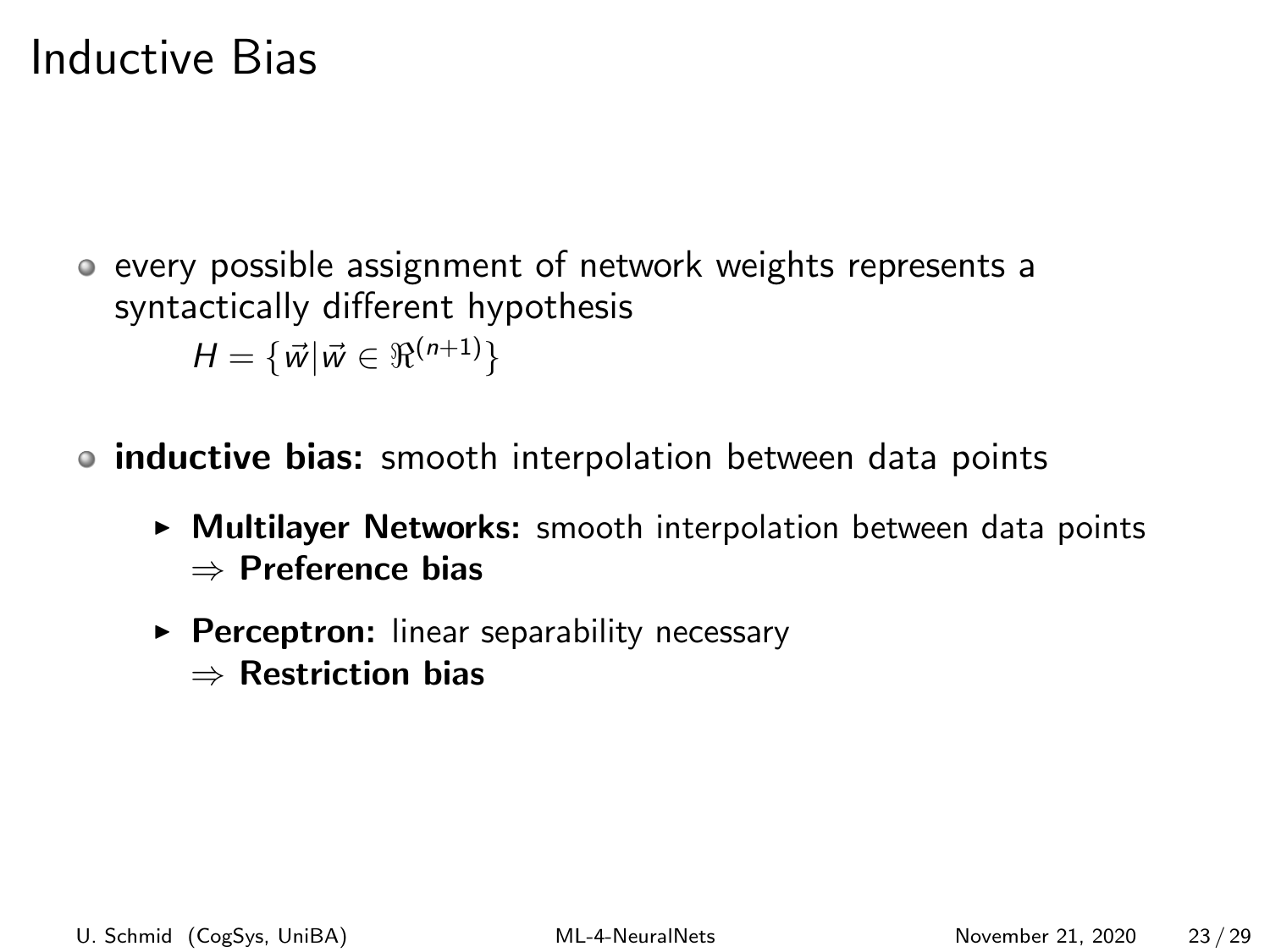### Illustrative Example - Face Recognition





#### Task:

- $\triangleright$  classifying camera image of faces of various people
- $\triangleright$  images of 20 people were made, including approximately 32 different images per person
- image resolution  $120 \times 128$  with each pixel described by a grey-scale intensity between 0 and 255
- $\rightarrow$  identifying the direction in which the persons are looking (i.e., left, right, up, ahead)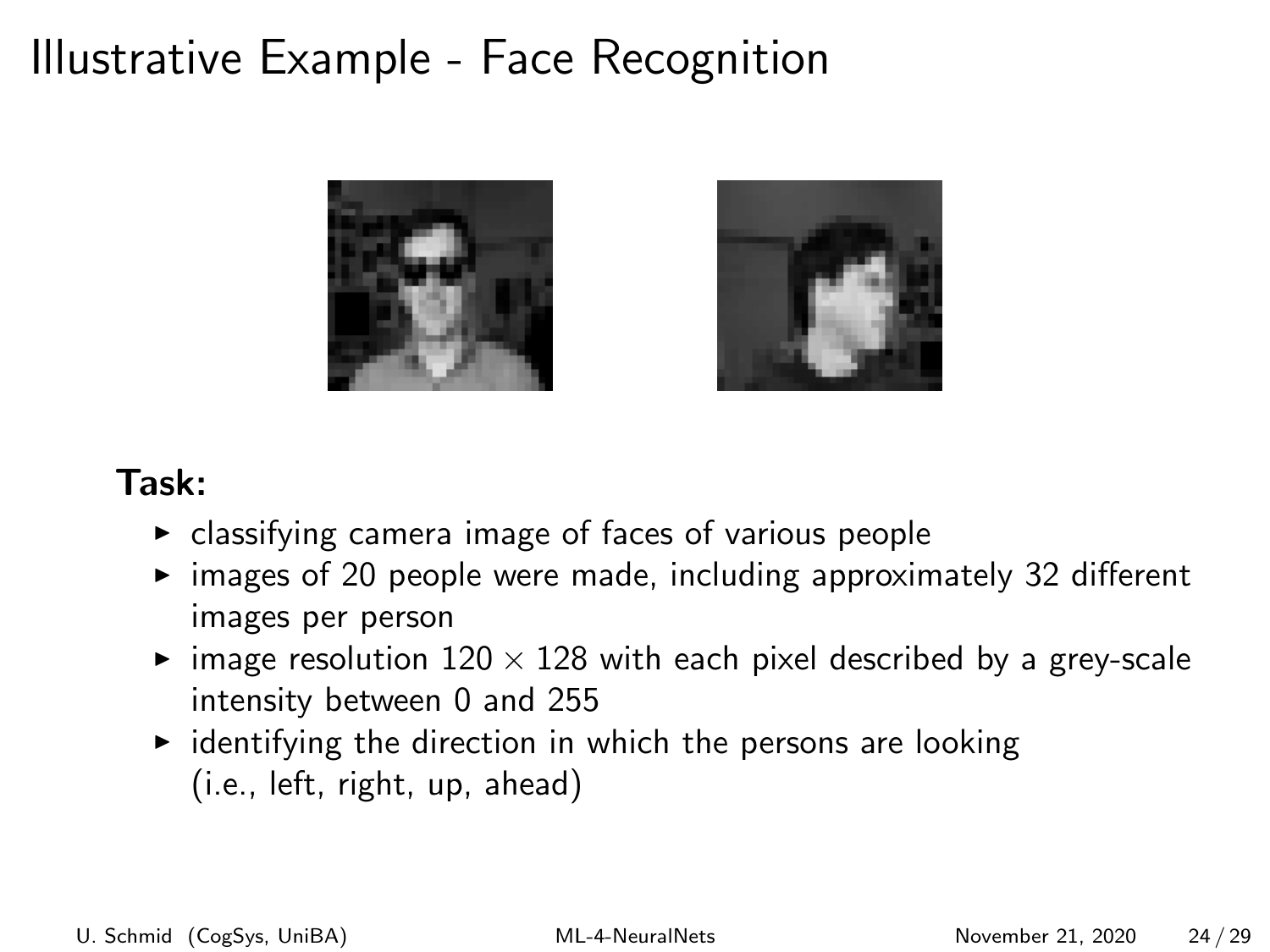### Illustrative Example - Design Choices

### input encoding:

- $\blacktriangleright$  image encoded as a set of 30  $\times$  32
- $\triangleright$  pixel intensity values ranging from 0 to 255 linearly scaled from  $0$  to  $1$
- $\Rightarrow$  reduces the number of inputs and network weights
- $\Rightarrow$  reduces computational demands

#### output encoding:

- $\triangleright$  network must output one of four values indicating the face direction
- $\triangleright$  1-of-n output encoding: 1 output unit for each direction
- $\Rightarrow$  more degrees of freedom
- $\Rightarrow$  difference between highest and second-highest output can be used as a measure of classification confidence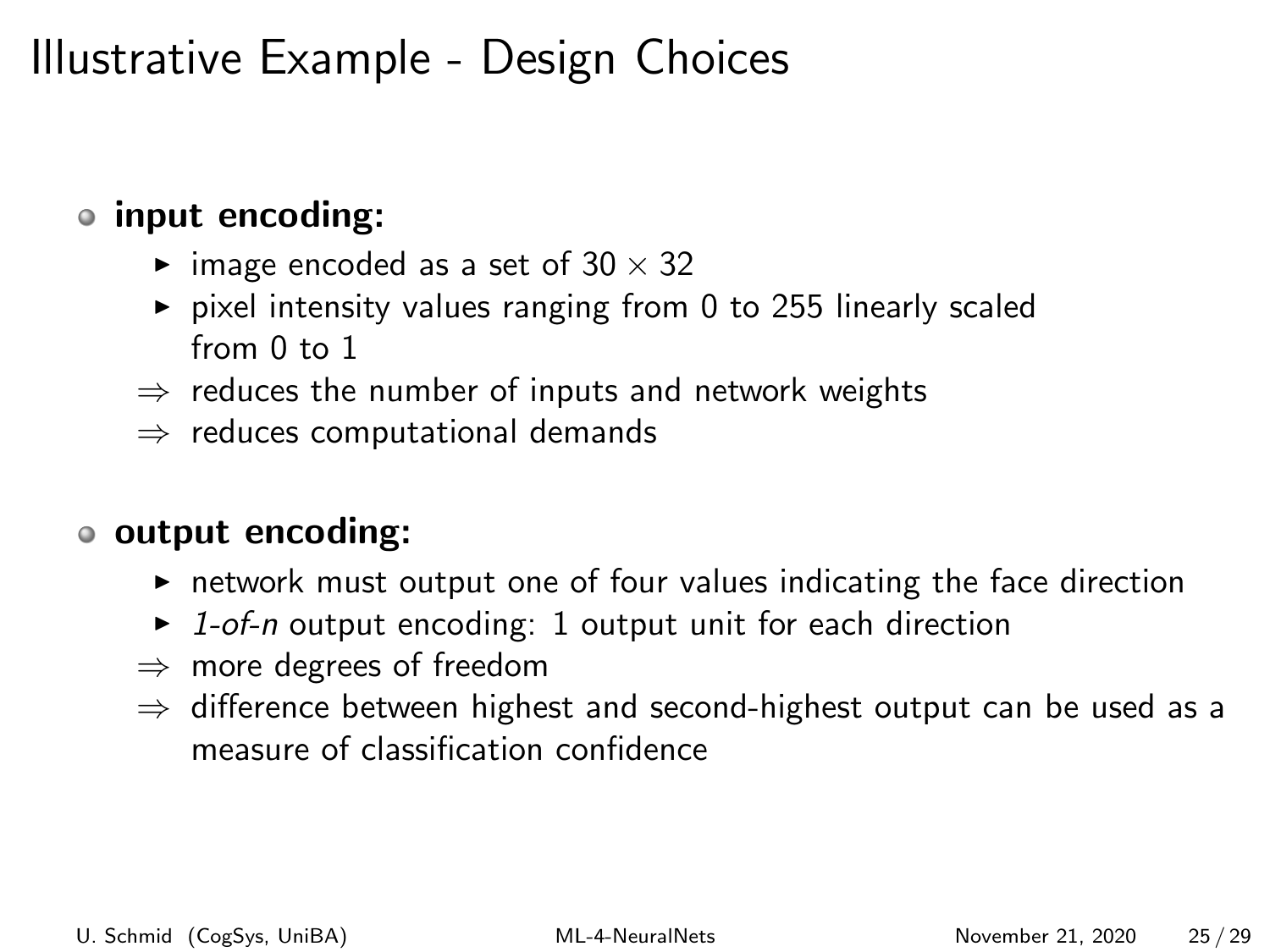### Illustrative Example - Design Choices

#### o network graph structure:

- ▶ BACKPROPAGATION works with any DAG of sigmoid units
- $\rightarrow$  question of how many units and how to interconnect them
- $\triangleright$  using standard design: hidden layer and output layer where every unit in the hidden layer is connected with every unit in the output layer
- $\Rightarrow$  30 hidden units
- $\Rightarrow$  test accuracy of 90%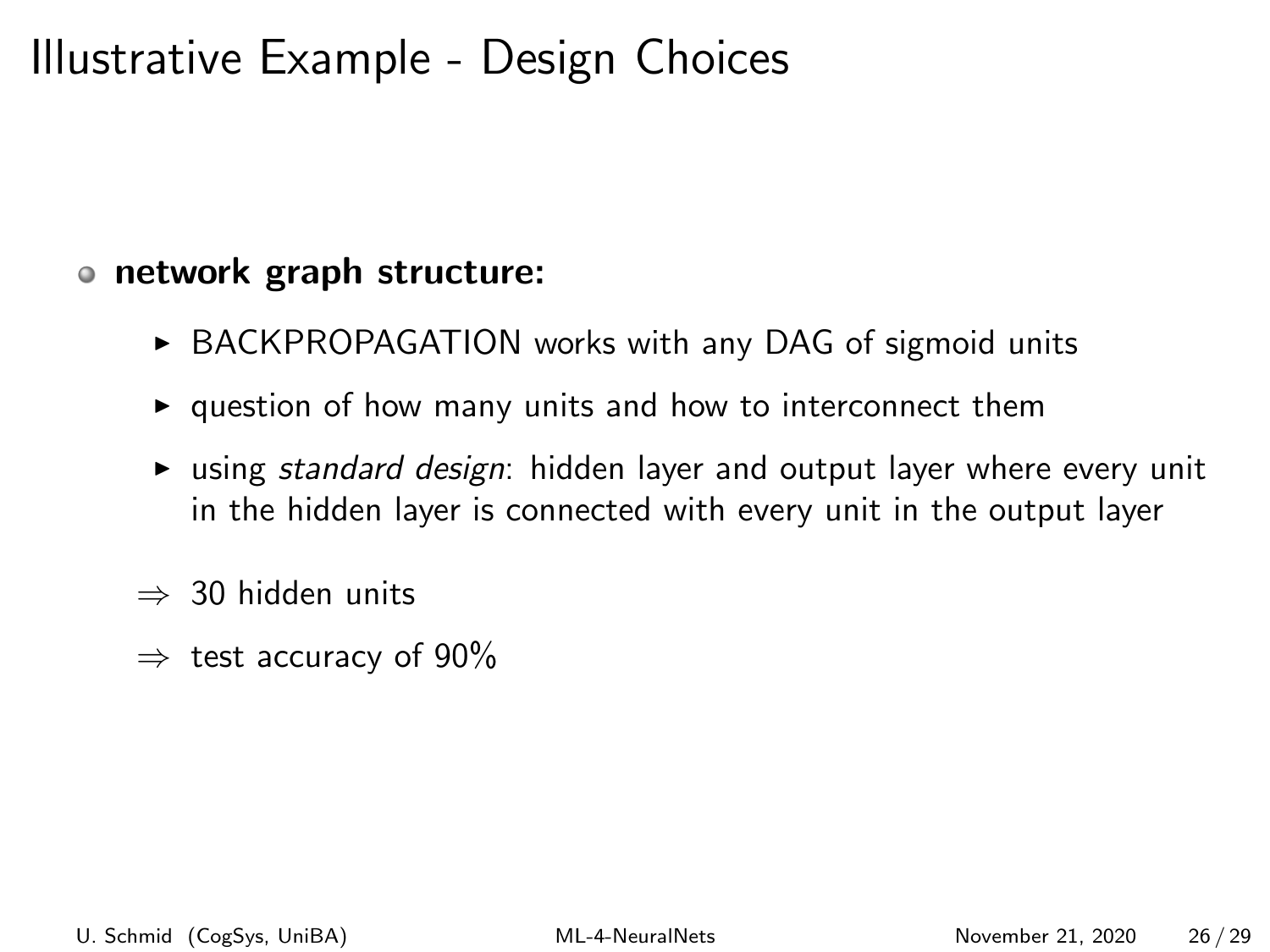### Further Topics

- hidden layer representations
- alternative error functions
- recurrent networks
- dynamically modifying network structure
- **o** different variants of Deep Learning Networks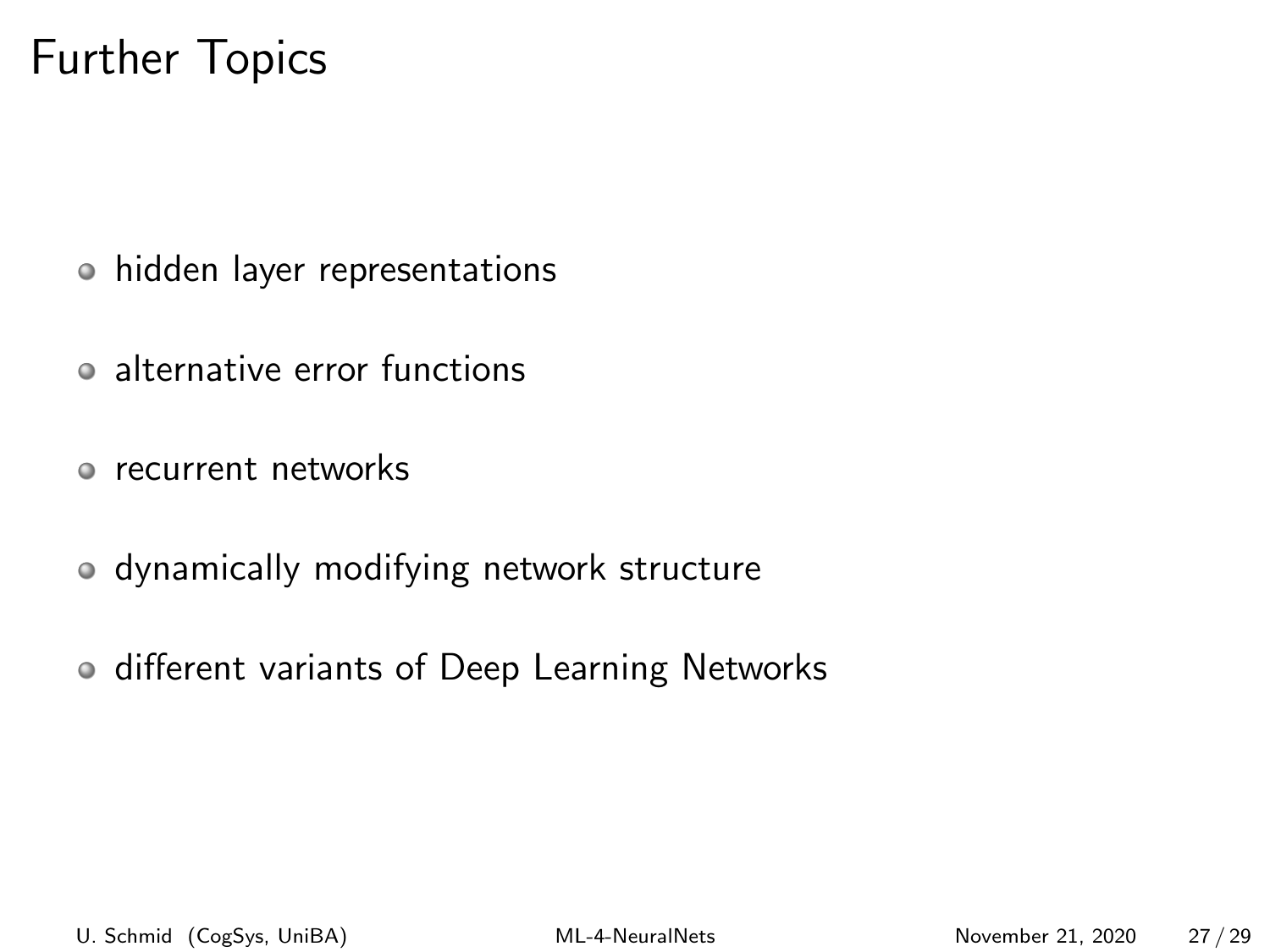## Summary

- able to learn discrete-, real- and vector-valued target functions
- noise in the data is allowed
- perceptrons learn hyperplane decision surfaces (linear separability)
- multilayer networks can learn non-linear decision surfaces
- Backpropagation works on all feed-forward networks and uses gradient-descent to minimize the squared error over the set of training examples
- an arbitrary function can be approximated to arbitrary accuracy by a three-layer network